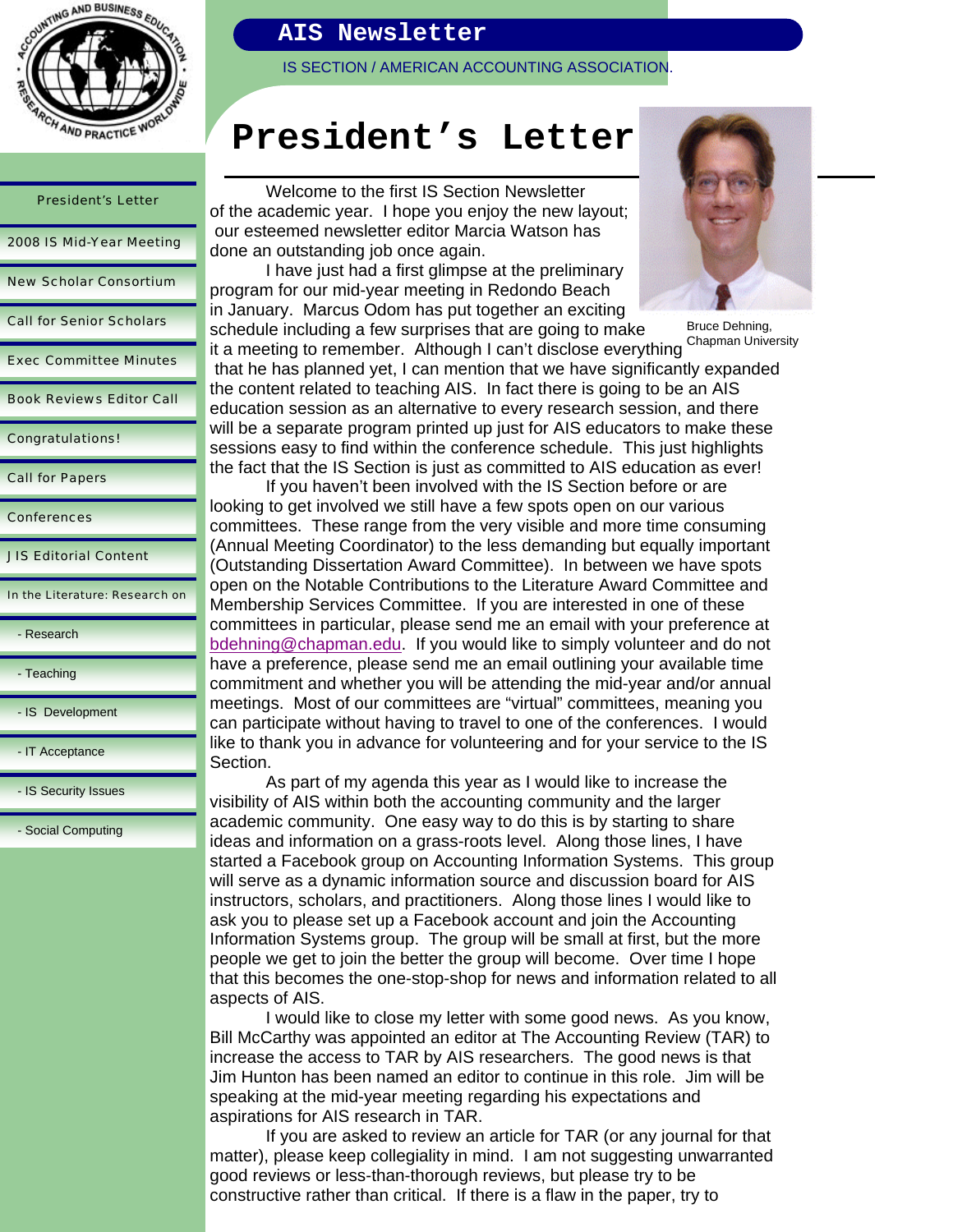present at least one way to fix it and make the paper better. That way even if the paper gets rejected the authors can improve the paper before sending it to another journal. We are going to have a session at the midyear meeting on being a good reviewer, and I hope that you will attend if you are a new reviewer or an experienced reviewer that might just need a refresher.

See you all in January! --Bruce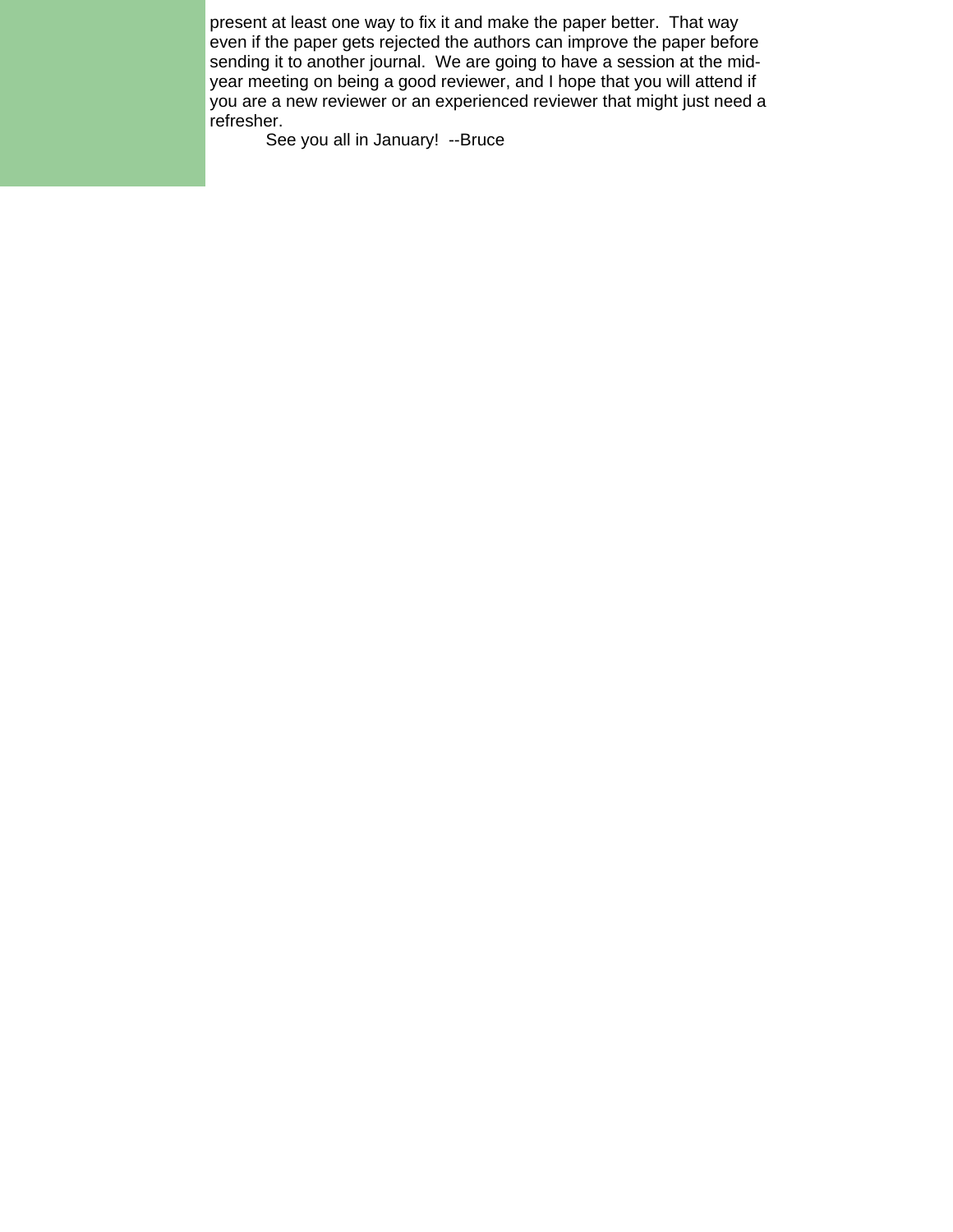

IS SECTION / AMERICAN ACCOUNTING ASSOCIATION.

### **2008 Information Systems Section Mid-Year Meeting January 10-12, 2008 and AIS New Scholar Consortium, January 9-10, 2008**

#### President's Letter

2008 IS Mid-Year Meeting

New Scholar Consortium

Call for Senior Scholars

Exec Committee Minutes

Book Reviews Editor Call

Congratulations!

Call for Papers

Conferences

JIS Editorial Content

In the Literature: Research on

- Research

- Teaching

- IS Development

- IT Acceptance

- IS Security Issues

- Social Computing

The Information Systems Section of the AAA will hold its 2008 Mid-Year Conference at the Crowne Plaza Redondo Beach in Redondo Beach, California. The meeting will include a plenary speaker, panel discussions, research paper sessions, education paper sessions and workshops, and a research forum. The 6<sup>th</sup> annual AIS New Scholar Consortium will precede the meeting. Make plans now to join us in January! Registration will open soon!!

**Hotel Information Crowne Plaza Hotel**  300 N. Harbor Drive Redondo Beach, California 90277-2552 Tel: 1-310-318-8888 Fax: 1-310-376-1930



**Redondo Beach, CA** 

The **Crowne Plaza Hotel Redondo Beach and Marina** overlooks the Pacific Ocean and King Harbor Marina. The Crown Plaza Hotel is just seven miles from Los Angeles Ariport (LAX) and close to favorite Southern California attractions. You can explore South Bay's surf and sand; stroll or bike miles of beachside trails; walk to over 15 ocean view dining spots; take a free shuttle to area shopping malls or enjoy the hotel's recreation deck. The hotel offers a fitness center and a European Day Spa.

**Block Rate:** A limited number of rooms have been reserved for the conference rate of \$179/night, single or double. Reservations are guaranteed by credit card number or advance deposit for first night's stay. PLEASE make your reservations as early as possible to take advantage of this special room rate by calling 1-310-318-8888 and be sure to reference the AAA Information Systems Section Meeting 2008. This rate is available until December 10, 2007.

*Note:* we cannot quarantee that any additional rooms will be available in the hotel once our block of rooms is sold out, even if the block is sold out before the cut off date. You should make your reservations as early as possible to help ensure your accommodations. To help us meet the room block requirement, please stay at the Crowne Plaza Hotel.

**Transportation** to and from Los Angeles International (LAX) Distance: 7 miles; Shuttle Charge (one way): \$13.00 (USD), Taxi Charge (one way): \$24.00 (USD)

# Meeting Information

#### · **AIS New Scholar Consortium.**

The 6th annual AIS New Scholar Consortium (held in conjunction with the IS Section 2008 Mid-Year Meeting) will kick off with a reception on Wednesday evening, January 9th, 2008. The consortium is open to all AIS and IS doctoral students and to AIS professors who received their PhD after January 1, 2004. Consortium attendees will meet on Thursday, January 10th and will include an XBRL education session, a research brainstorming session with a senior scholar, a question-andanswer session with the IS section Executive Board, and the JIS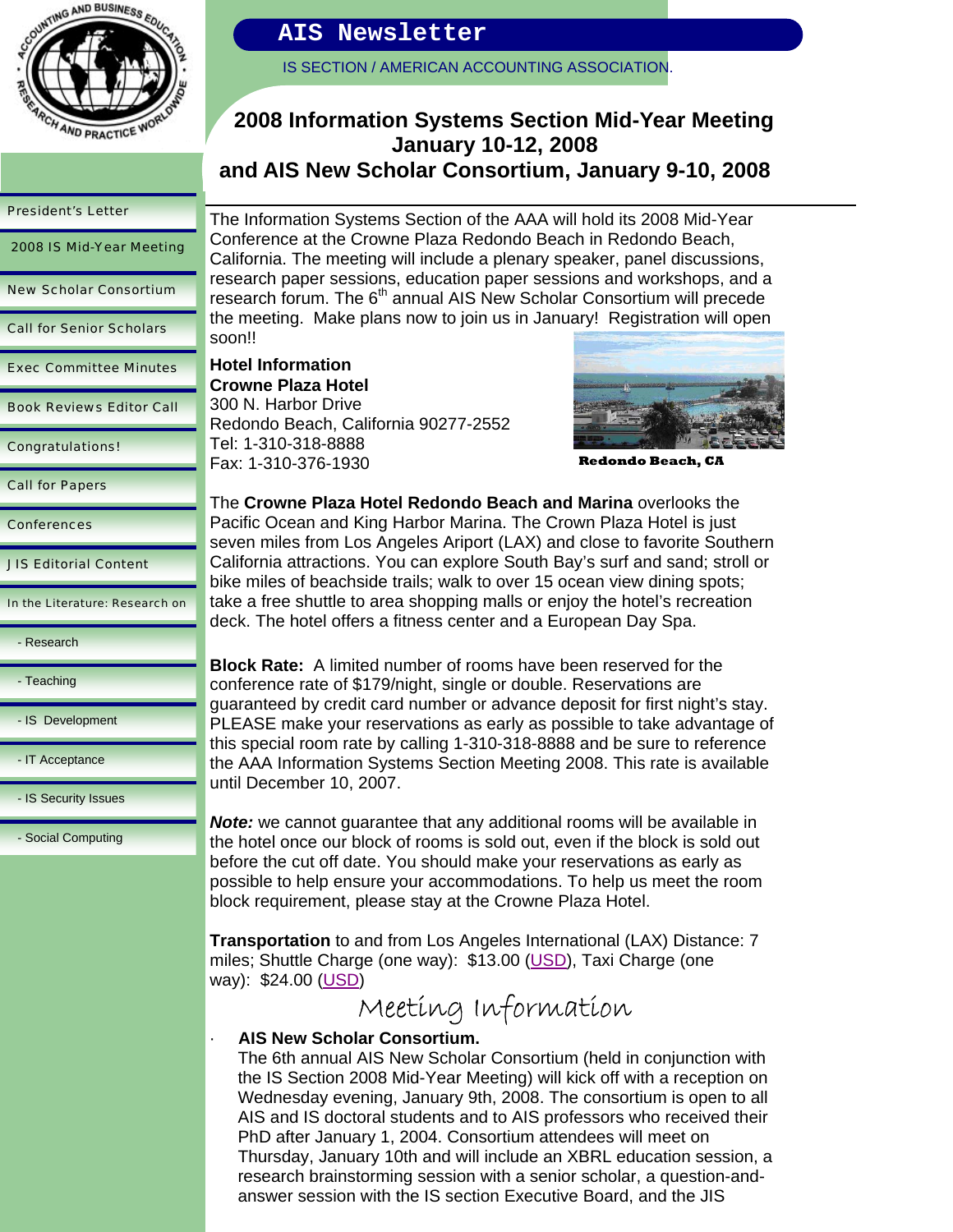Research Workshop. The IS section will once again waive the registration fee for the entire meeting for doctoral students who are members of the IS section. This is made possible by a grant from the KPMG Foundation. Attendees may register for the consortium along with their meeting registration through the AAA online registration system

- Attention AIS Educators. This year there will be two entire days of activities for AIS educators! In addition to the education paper sessions, there will be AIS Education Workshops and education paper poster session. All conference registrants are welcome to attend these activities free of charge. Watch the section web page for an announcement of the workshop topics.
- **Concurrent Sessions.** The 2008 meeting will have concurrent sessions featuring both academic research papers and education research papers.
- **Research Forum.** This is an opportunity for authors to discuss their papers in an informal setting.
- · **AI/ET Involvement**. The AI/ET Section of the AAA will join the IS section in this meeting. Some concurrent sessions will feature papers solely from the AI/ET membership.
- **Semantic Modeling of Accounting Phenomena (SMAP) CPE Session.** SMAP will kick off with a reception on Wednesday evening, January  $9<sup>th</sup>$ . The SMAP workshop will be offered as a continuing professional education (CPE) session on Thursday, January 10<sup>th</sup> from 8:30 am – 5:00 pm. The workshop will be led by Bill McCarthy and Julie Smith David.

*Who should attend:* SMAP is designed for those interested in enhancing their REA expertise. Participants in prior years have included faculty with limited experience in REA to faculty who are active in researching advanced REA issues. Anyone interested in REA is encouraged to attend.

**NOTE:** If you have any questions about the meeting or suggestions on how to make the meeting interesting for all, please don't hesitate to email the conference chair, Marcus Odom (modom@cba.siu.edu).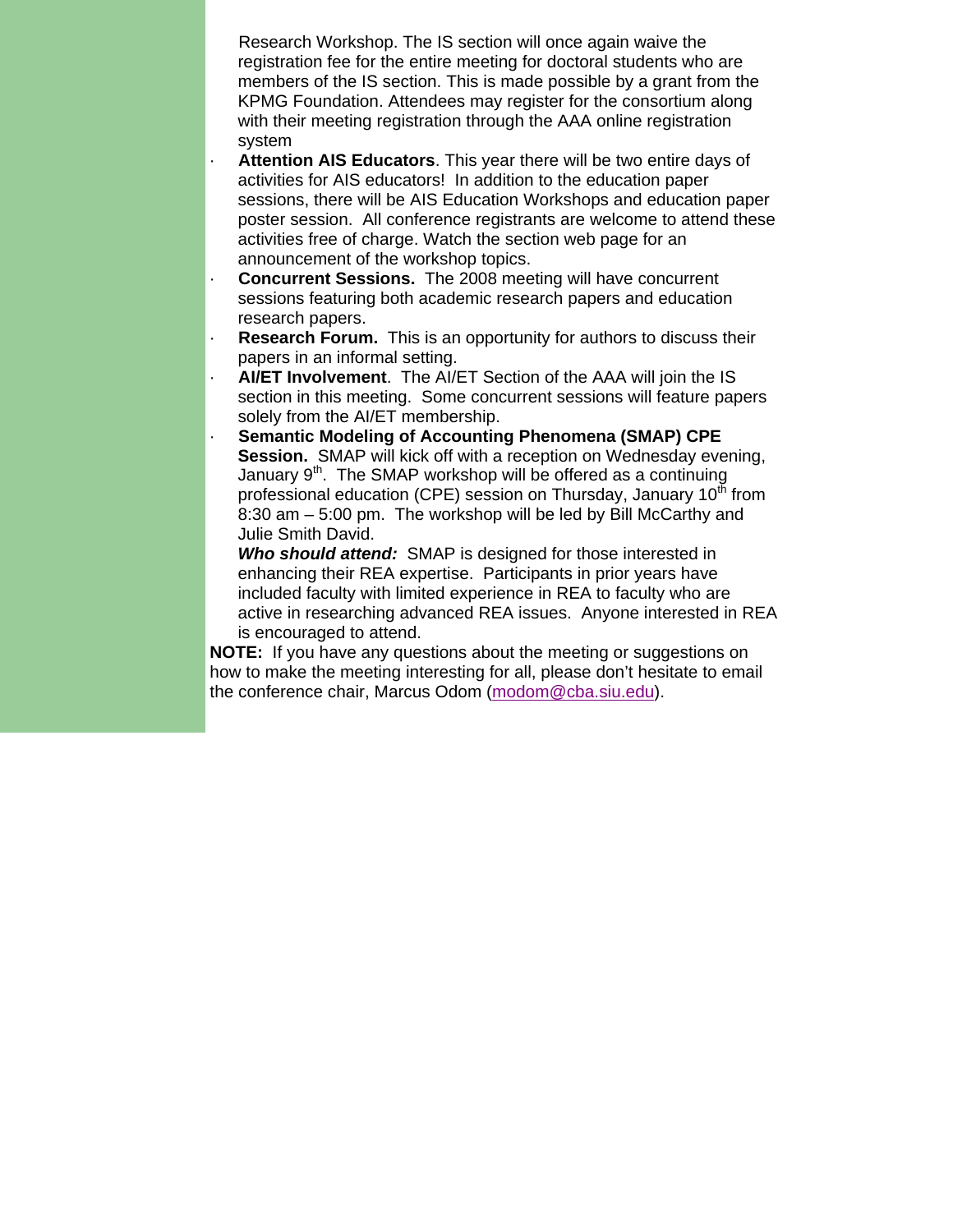

# President's Letter 2008 IS Mid-Year Meeting New Scholar Consortium Call for Senior Scholars Exec Committee Minutes Book Reviews Editor Call Congratulations! Call for Papers Conferences JIS Editorial Content In the Literature: Research on - Research - Teaching - IS Development - IT Acceptance - IS Security Issues - Social Computing

# **AIS Newsletter**

IS SECTION / AMERICAN ACCOUNTING ASSOCIATION.

# **New Scholar Consortium**

The 6th annual AIS New Scholar Consortium (held in conjunction with the IS Section 2008 Mid-Year Meeting) will kick off with a reception on Wednesday evening, January 9th, 2008. The consortium is open to all AIS and IS doctoral students and to AIS professors who received their PhD after January 1, 2004. Consortium attendees will meet on Thursday, January 10th and will receive advice from seasoned AIS faculty for successfully starting an academic career. The IS section will once again waive the registration fee for the entire meeting for doctoral students who are members of the IS section. This is made possible by a grant from the KPMG Foundation. Attendees may register for the consortium along with their meeting registration through the AAA online registration system.

The consortium will include an XBRL education session, a research brainstorming session with a senior scholar, and a question-and-answer session with the IS section Executive Board. In preparation for the consortium, new scholars are asked to send two items to the consortium coordinator, Greg Gerard (ggerard@cob.fsu.edu) by December 1, 2007.

The first requested item (for the research brainstorming session) is a writeup of a research idea that you are contemplating. Depending on the stage of your doctoral program or whether you are junior faculty, this could be an idea for a 2nd year paper, a dissertation, or other research project you are considering. The write-up should be brief, perhaps no more than three to five pages, and should address (1) your proposed research idea, (2) the motivation for the research (why is it important and what is the contribution?), and (3) how you plan to conduct the research. In doing this write-up it might be useful to review Kinney's (1986, pp. 338-350, *The Accounting Review*) article (available online through the JSTOR database).

The second requested item (for the question-and-answer session with the Executive Board) is one or more questions that you would like to have answered by our panelists. Your questions can be about any aspect of academic life (e.g., teaching, research, service, promotion and tenure, vita, job hunting). Questions about the New Scholars' Consortium can be emailed to Greg Gerard at the above address.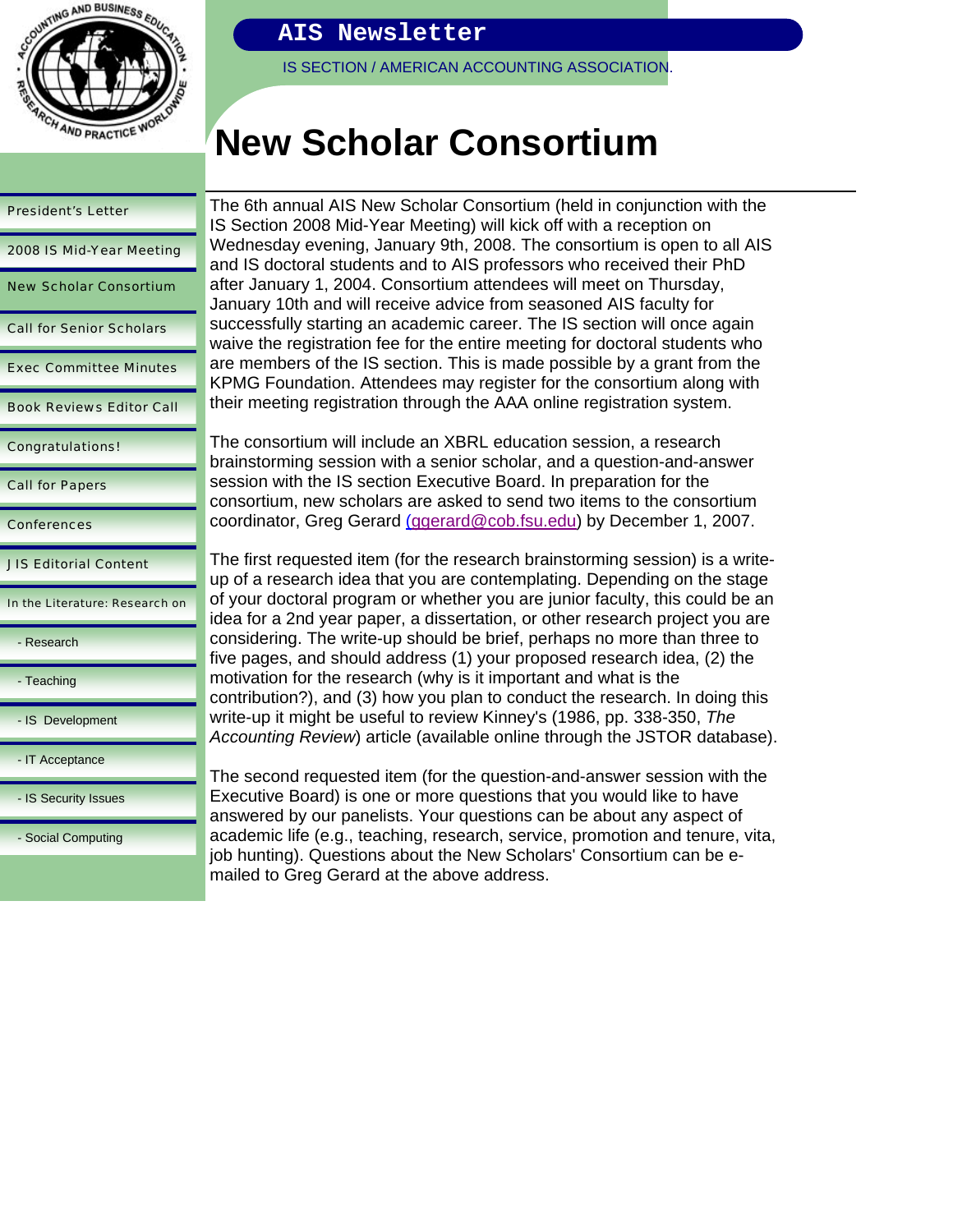

IS SECTION / AMERICAN ACCOUNTING ASSOCIATION.

# **Call for Senior Scholars**

#### President's Letter

2008 IS Mid-Year Meeting

New Scholar Consortium

Call for Senior Scholars

Exec Committee Minutes

Book Reviews Editor Call

Congratulations!

Call for Papers

Conferences

JIS Editorial Content

In the Literature: Research on

- Research

- Teaching

- IS Development

- IT Acceptance

- IS Security Issues

- Social Computing

The New Scholars' Consortium needs senior scholars to help with the research idea brainstorming session at the New Scholars' Consortium. A similar session was held last year and the new scholars really appreciated the opportunity to meet with senior faculty and found it to be quite beneficial. Please contact the consortium coordinator, Greg Gerard (ggerard@cob.fsu.edu) if you are able to help. The brainstorming session at the consortium will be on Thursday morning, January 10th.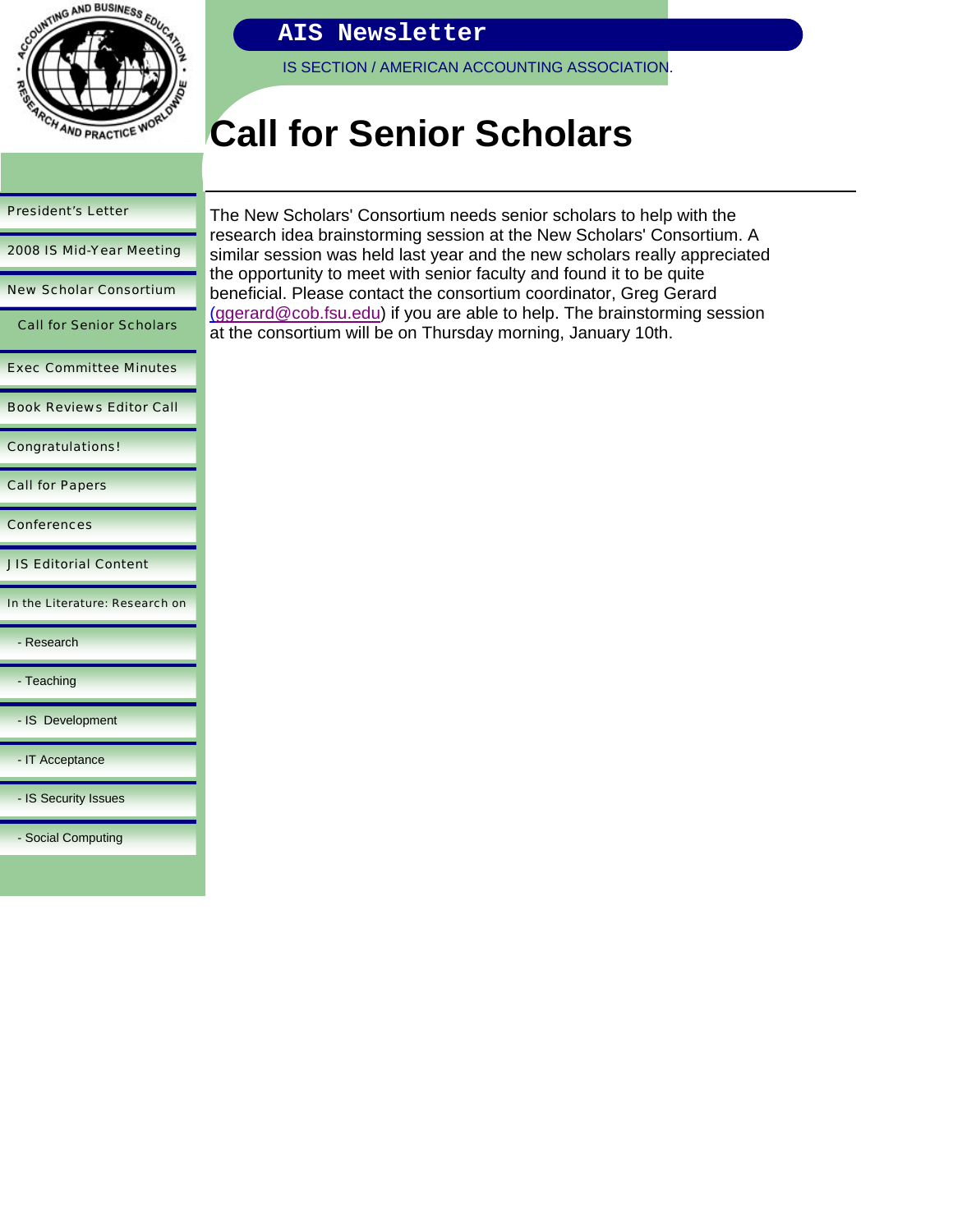

2008 IS Mid-Year Meeting

New Scholar Consortium

Call for Senior Scholars

Exec Committee Minutes

Book Reviews Editor Call

Congratulations!

Call for Papers

**Conferences** 

JIS Editorial Content

In the Literature: Research on

### **AIS Newsletter**

IS SECTION / AMERICAN ACCOUNTING ASSOCIATION.

# **Executive Committee Meeting Minutes 2007 AAA Annual Meeting ~ Ronny Daigle**

#### **August 8, 2007**

**Call to Order**: President Bruce Dehning called the meeting to order at 8:30am.

Bruce provided the proposed agenda for the meeting. Bruce discussed the list of officers and committee chairs for 2007-2008.

#### **Vice-President's Report – Elaine Mauldin**

Recommended by-law changes were discussed. The primary recommendation is the setting of minimum prior service qualifications for incoming officers. The proposed changes are similar to requirements set by other AAA sections and would formalize the process already in place when the Nominating Committee considers potential new officers. Formalization is deemed necessary with the lowering of the number of signatures required for being nominated for a position. The minimum priorservice qualifications would give the Nominating Committee formal guidance on what they are already doing.

Some suggested word changes to the recommended changes were made, including the replacement of "county director" to "regional liaison" and "liaison" for "coordinator." It was also suggested that "Program Chair of the Mid-Year Meeting" be added to the list of prior service examples for Treasurer. The recommended word changes were unanimously approved to be added to the list of recommended changes.

It was suggested that the positions of Associate Editor for Web Services, JIS Website Editor and Book Reviews Editor in JIS be officially added to the by-laws. On the topic of Book Reviews Editor, Uday stated a call is being made to the Section for a new Book Reviews Editor to replace Cheryl Dunn. Uday also stated that the charge of posting dissertation abstracts to the Section website should be added to those of the Outstanding Dissertation Committee. It was noted that such charges are not part of the by-laws but it was agreed that the charge should be added to the Committee's responsibilities.

It was recommended that At-Large Members be voting members of the Executive Committee and attend Committee meetings. It was also recommended that they be members of the Nominating Committee. These recommendations were agreed upon and added to the proposed by-law changes.

#### **Mid-Year Meeting Chair's Report – Marcus Odom**

Last year's meeting was discussed first, with reference to the report by last year's Chair, Mary Curtis.

It was suggested that a new position of Assistant Program Chair be created for the Mid-Year Meeting. The person in this position would be Chair of the next year's Meeting. Doing so would allow a smooth transition and training for each year's Meeting. Maryanne Bradford, the Chair for the 2009 Mid-Year Meeting, would fill this new position and assist Marcus this year.

- Teaching

- Research

- IS Development

- IT Acceptance

- IS Security Issues

- Social Computing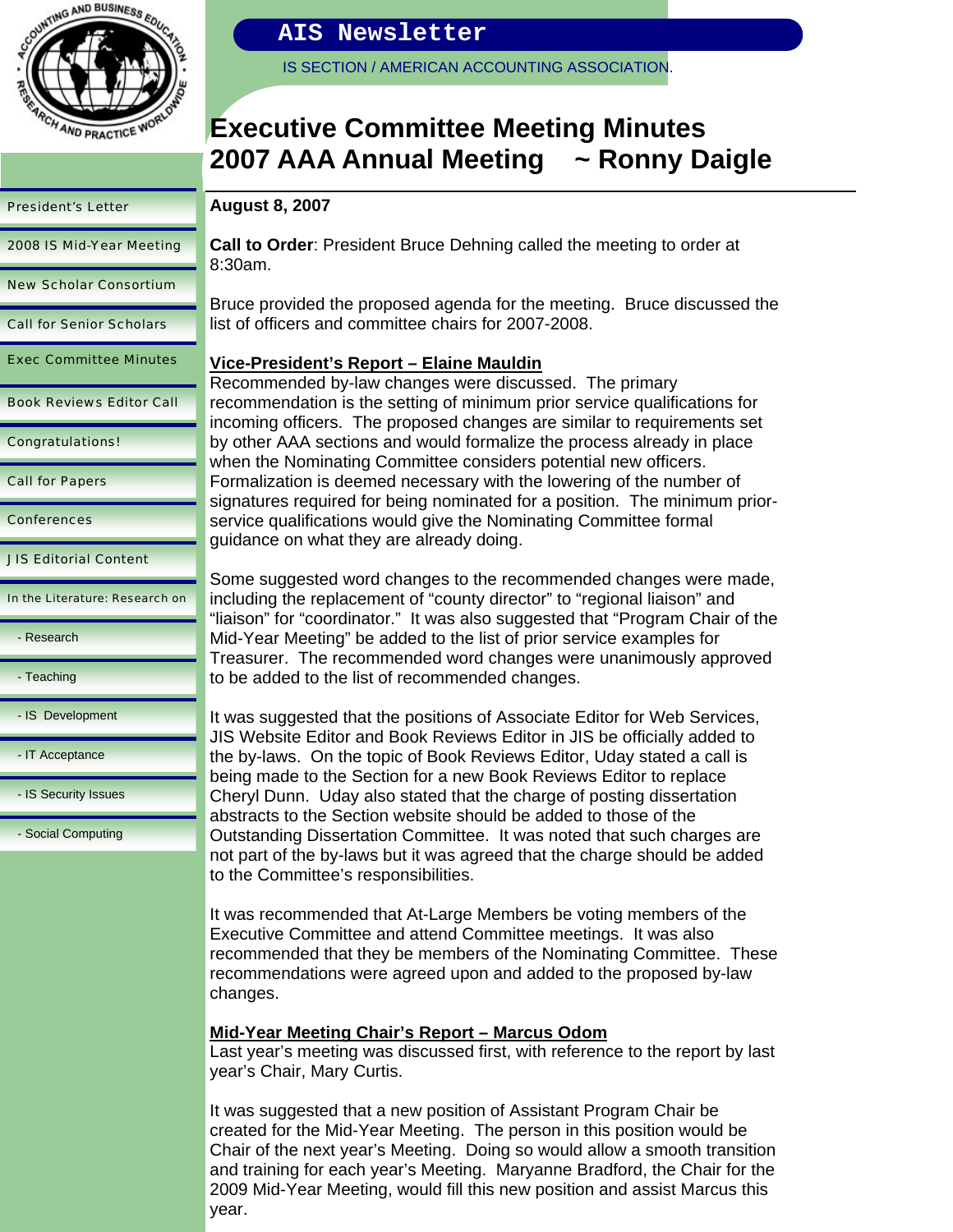It was noted that the Outstanding Education Award at the Mid-Year Meeting included an invitation of the paper being published in JIS. With the paper submission deadline of September 1, it was clarified that the submission that would receive the upcoming award would have been made within the cutoff date of October 1, as announced at the Annual Business Meeting.

It was noted that technology support of the conference facility should be specifically negotiated as part of the bid.

Mary Curtis noted that last year's program was unavailable for review and edit before the Meeting. IT was suggested that the Section consider producing it themselves instead of having AAA produce it.

A variety of matters about the upcoming conference were discussed, including going back to previous discussant formats, suggestions for the panel discussion on Saturday, content of the AIS Education Workshop, the possibility of a Education Poster Session apart from the Research Forum and the format of the Research Forum. Marcus encouraged everyone to pass on ideas to him for the Meeting.

Marcus discussed the budget, including the ability to have a reception offsite on the last night of the conference, the  $11<sup>th</sup>$ .

#### **Treasurer's Report – Carolyn Strand Norman**

 The treasurer's report produced by the previous year's Treasurer, Carolyn Strand Norman.

#### **Research & Publications – Uday Murthy**

The potential of an online education journal AIS education research was discussed for future consideration. A list of publication outlets for AIS research will be sent out to all Section members. The initial deadline of October 1 for making education submissions to JIS was discussed further. A suggestion was made to extend the deadline to December 31 so as to allow a smoother transition to the new format. A motion was passed to request the Research & Publications committee to extend the deadline to December 31. It was also noted that the change in editorial content will be stated in the upcoming Fall Section newsletter.

The meeting was adjourned at 10:00am.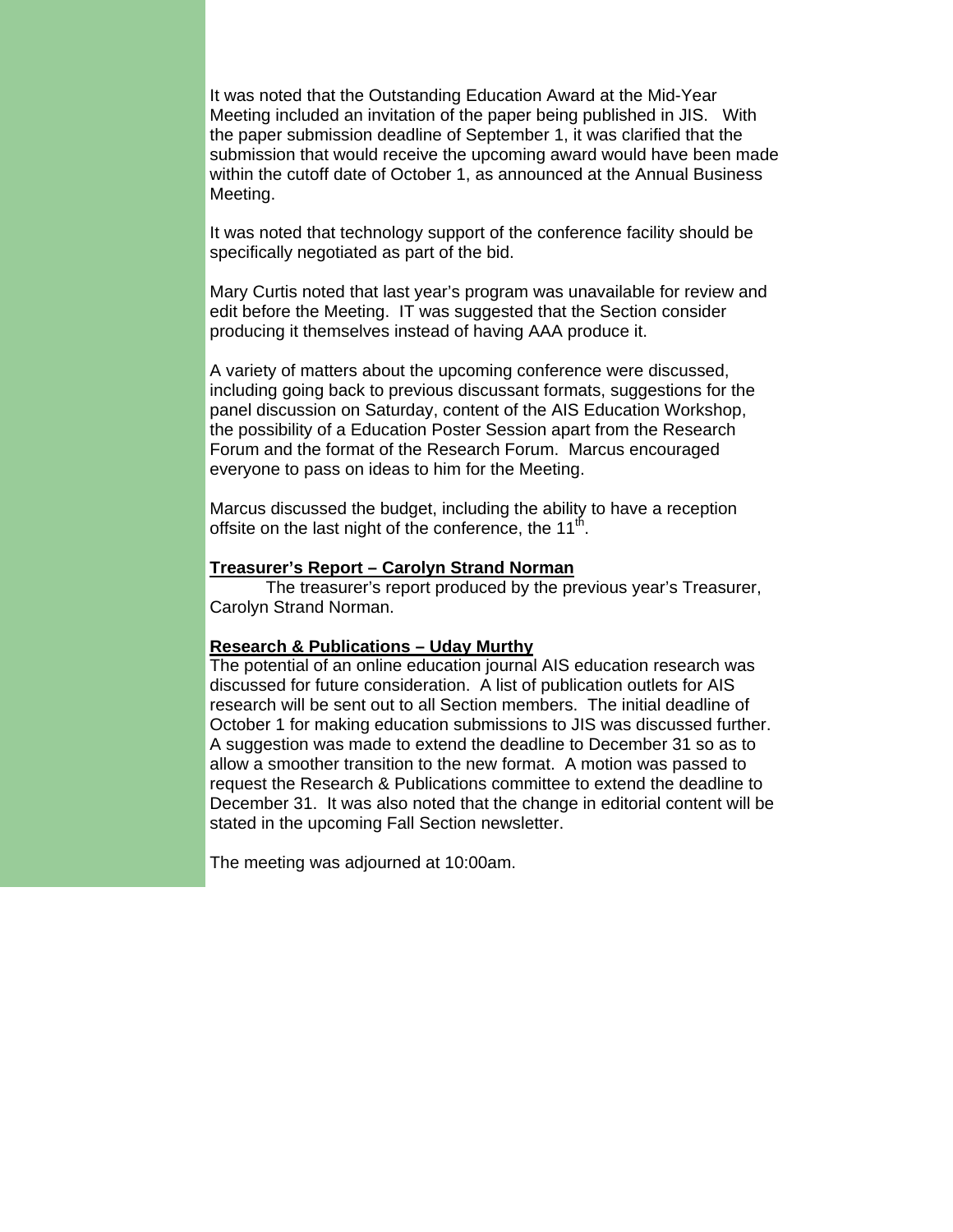

IS SECTION / AMERICAN ACCOUNTING ASSOCIATION.

# **Book Reviews Editor Call**

| <b>President's Letter</b>       |
|---------------------------------|
| 2008 IS Mid-Year Meeting        |
| <b>New Scholar Consortium</b>   |
| <b>Call for Senior Scholars</b> |
| <b>Exec Committee Minutes</b>   |
| <b>Book Reviews Editor Call</b> |
| <b>Congratulations!</b>         |
| <b>Call for Papers</b>          |
| <b>Conferences</b>              |
| <b>JIS Editorial Content</b>    |
| In the Literature: Research on  |
| - Research                      |
| - Teaching                      |
| - IS Development                |
| - IT Acceptance                 |
| - IS Security Issues            |
| - Social Computing              |

The IS section seeks a book reviews editor who will work with the JIS editor to publish book reviews in the Journal of Information Systems (JIS). The appointed editor will accept submissions of books for reviews and will also actively search for books of interest to the accounting information systems (AIS) community of scholars. The book reviews editor will be responsible for soliciting book reviews from knowledgeable members of the academic community and editing submitted essays for inclusion in JIS. Please email nominations (including self nominations) to Uday Murthy (umurthy@coba.usf.edu) by October 31st.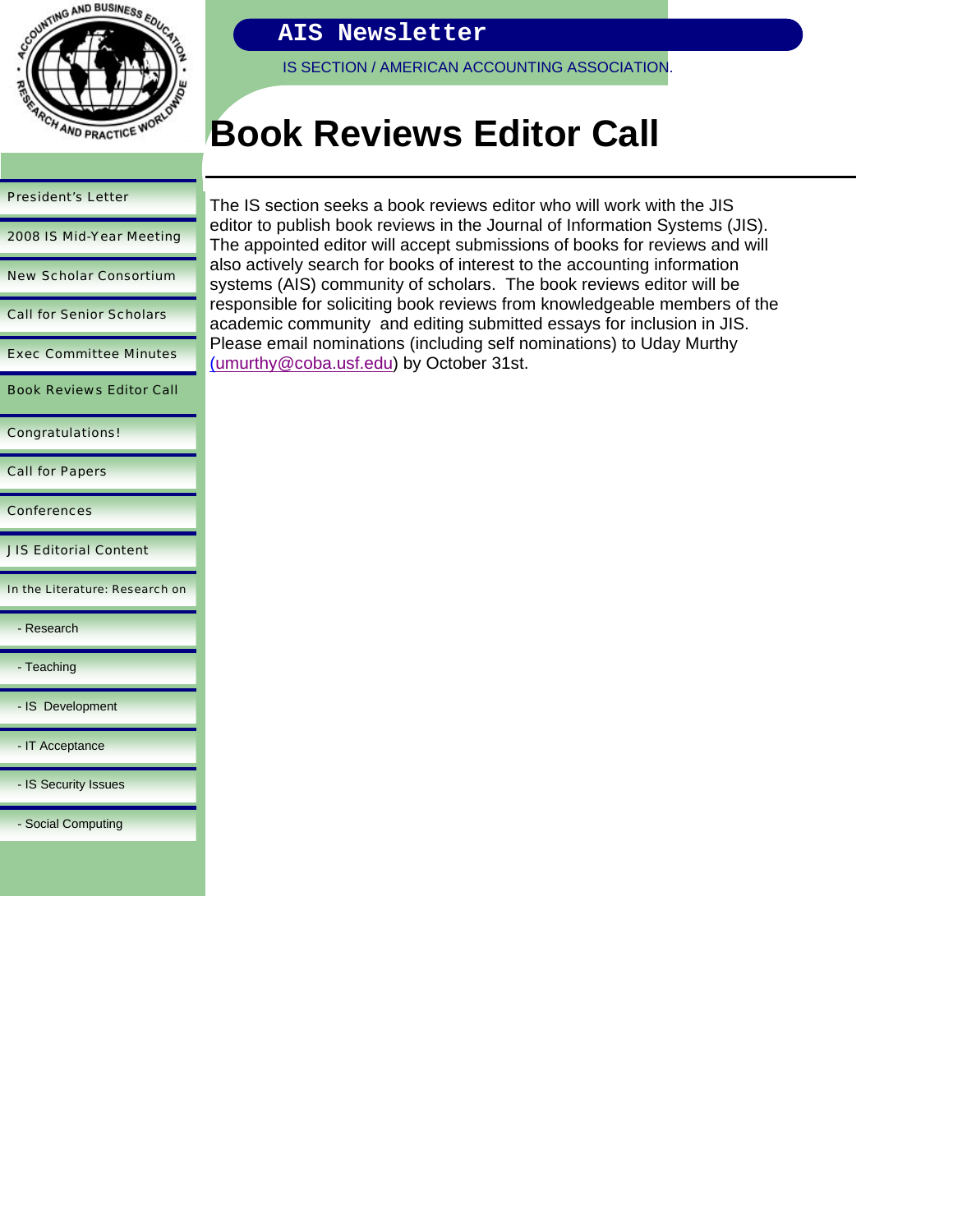

IS SECTION / AMERICAN ACCOUNTING ASSOCIATION.

# **Congratulations!**

| <b>President's Letter</b>       | In             |
|---------------------------------|----------------|
| 2008 IS Mid-Year Meeting        |                |
| <b>New Scholar Consortium</b>   |                |
| <b>Call for Senior Scholars</b> |                |
| <b>Exec Committee Minutes</b>   |                |
| <b>Book Reviews Editor Call</b> |                |
| <b>Congratulations!</b>         |                |
| <b>Call for Papers</b>          |                |
| <b>Conferences</b>              |                |
| <b>JIS Editorial Content</b>    | نال            |
| In the Literature: Research on  | 20<br>20       |
| - Research                      | 20<br>20       |
| - Teaching                      | 2 <sub>C</sub> |
| - IS Development                | 2 <sub>C</sub> |
| - IT Acceptance                 |                |
| - IS Security Issues            |                |
| - Social Computing              |                |

## **Information Systems Section Awards, August, 2007:**

- Scott Summers for exemplary service as President.
- Notable Contribution to the Literature Award Cheryl Dunn and Severin Grabski.
- Outstanding Dissertation Award presented to Carlin Dowling.
- *Journal of Information Systems* Best Reviewer Award presented to Patrick Dorr.
- Outstanding Service Award presented to Stacy Kovar for Distinguished Service as Annual Meeting Coordinator.
- Outstanding Service Award presented to Brad Tuttle for Distinguished Service as Editor Journal of Information Systems.
- Outstanding Service Award presented to TerryAnn Glandon for Distinguished Service as Associate Editor for Web Services.
	- Outstanding Service Award presented to Chris Wolfe for Distinguished Service to the Information Systems Section.

a-Lang Seng received the following awards during 2006-2008:

| 2007     | Visiting scholarship, Harvard University                                                                  |
|----------|-----------------------------------------------------------------------------------------------------------|
| 2006     | Visiting scholarship, Stanford University                                                                 |
| 2006     | Senior scholarship, Fulbright Foundation                                                                  |
| 2006     | Research fellowship, National Science Council                                                             |
| 2003-now | University chair professor and outstanding research award,<br>National Chengchi University, Taipei Taiwan |
| 2004-now | University lifetime achievement faculty list, National<br>Chengchi University, Taipei Taiwan              |
|          |                                                                                                           |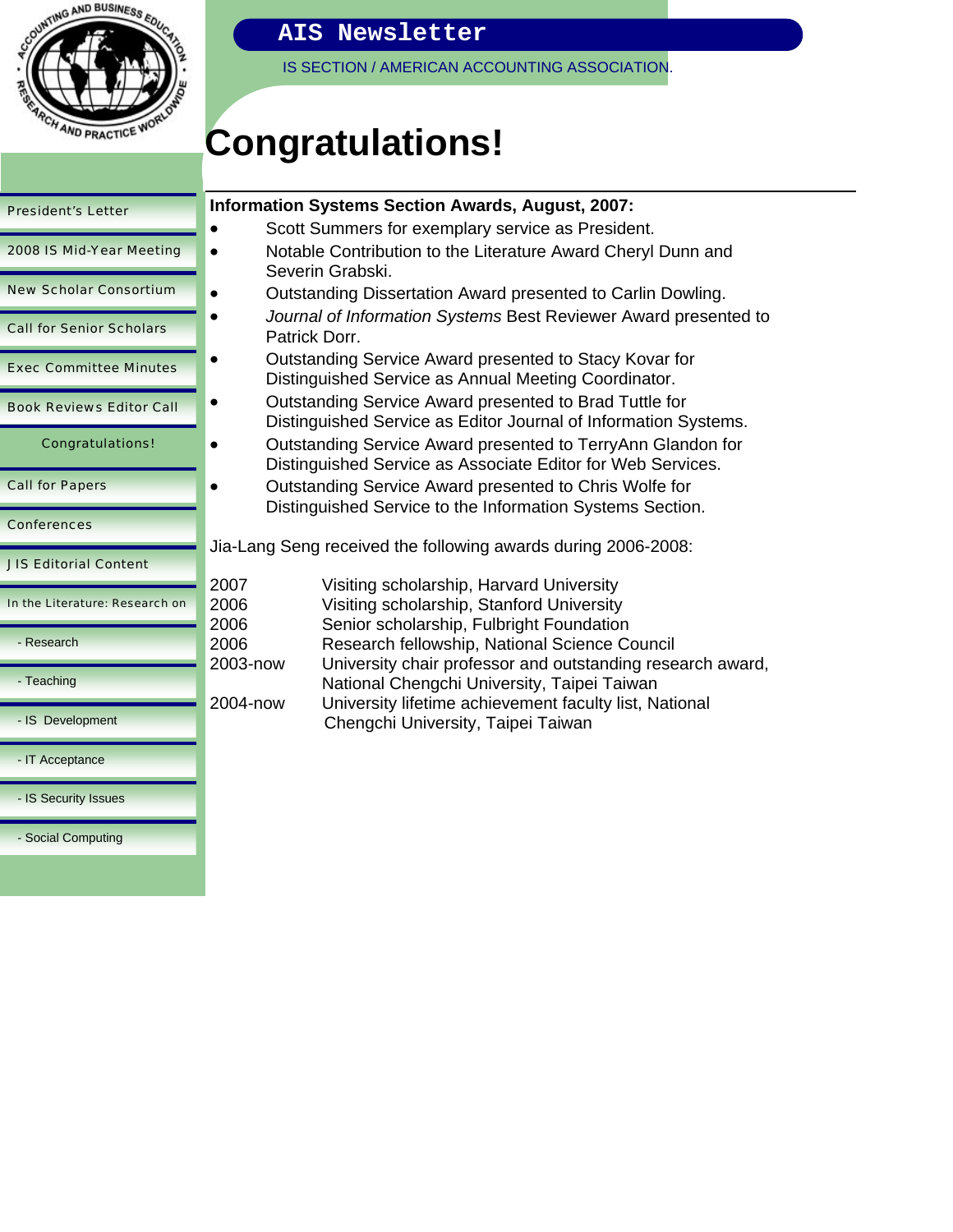

IS SECTION / AMERICAN ACCOUNTING ASSOCIATION

# **Call for Papers**

| <b>President's Letter</b>       | <b>Fifth Annua</b><br>and Cyber                         |
|---------------------------------|---------------------------------------------------------|
| 2008 IS Mid-Year Meeting        | In order to h                                           |
| <b>New Scholar Consortium</b>   | among finar                                             |
| <b>Call for Senior Scholars</b> | Maryland's<br>Center for F                              |
| <b>Exec Committee Minutes</b>   | <b>Public Polic</b><br>Forum on F                       |
| <b>Book Reviews Editor Call</b> | Policy Pers<br>The coordin                              |
| <b>Congratulations!</b>         | and William<br>should be s                              |
| <b>Call for Papers</b>          | (Igordon@rl<br>(mloeb@rhs<br>School of B                |
| <b>Conferences</b>              | for presenta                                            |
| <b>JIS Editorial Content</b>    | have been a                                             |
| In the Literature: Research on  | 2008 AAA I<br>Special To                                |
| - Research                      | Does the u                                              |
| - Teaching                      | We encoura<br>technology                                |
| - IS Development                | broad term<br>software, re                              |
| - IT Acceptance                 | homework r                                              |
| - IS Security Issues            | Submit your<br>November 3                               |
| - Social Computing              | For a reviev<br>see the follo                           |
|                                 | "Accounting<br>Apostolou,<br>Education,                 |
|                                 | Bonnie K. K<br>2008 AAA M<br>March 27-2<br>http://aaaho |
|                                 |                                                         |

#### **Fifth Annual Forum on Financial Information Systems Security: A Public Policy Perspective**



help form and resolve the debate concerning the relations ncial systems, cyber security, and public policy, the University of Robert H. Smith School of Business, in cooperation with the Public Policy and Private Enterprise (from Maryland's School of y), is pleased to announce that it will sponsor the Fifth Annual inancial Information Systems and Cyber Security: A Public pective. The Forum will be held on Thursday, May 29, 2008. ators for the Forum are Lawrence A. Gordon, Martin P. Loeb, Lucyshyn. For preferential consideration, papers for the Forum ubmitted by March 3, 2008 to either Dr. Lawrence A. Gordon hsmith.umd.edu ) or Dr. Martin P. Loeb smith.umd.edu ) at the University of Maryland, Robert H. Smith usiness, College Park, MD 20742. Authors of papers submitted ation at the Forum will be notified as to whether their papers accepted for presentation by April 4, 2008.

#### **2008 AAA Midwest Regional Meeting Special Topic Call for Papers**  *<u>se</u> of technology enhance student learning?*



age you to submit research that provides evidence of how does (or does not) enhance student learning. *Technology* is a and may include course management systems, accounting search databases, audit software, spreadsheets, databases, managers.

r papers to Brian Green at bpgreen@umd.umich.edu by 3, 2007.

v of accounting education literature for the period 2003-2005, see the following article, which includes a section on **technology:** 

1 education literature review (2003-2005)", S. RF. Watson, B. J. M. Hassell and S. A. Webber. *Journal of Accounting Education,* Volume 25, Issues 1-2, 2007, pp. 1-58

Klamm, Program Chair, Bonnie.Klamm@ndsu.edu Midwest Regional Meeting 9, 2008; Troy, Michigan a.org/midwest/midwest.htm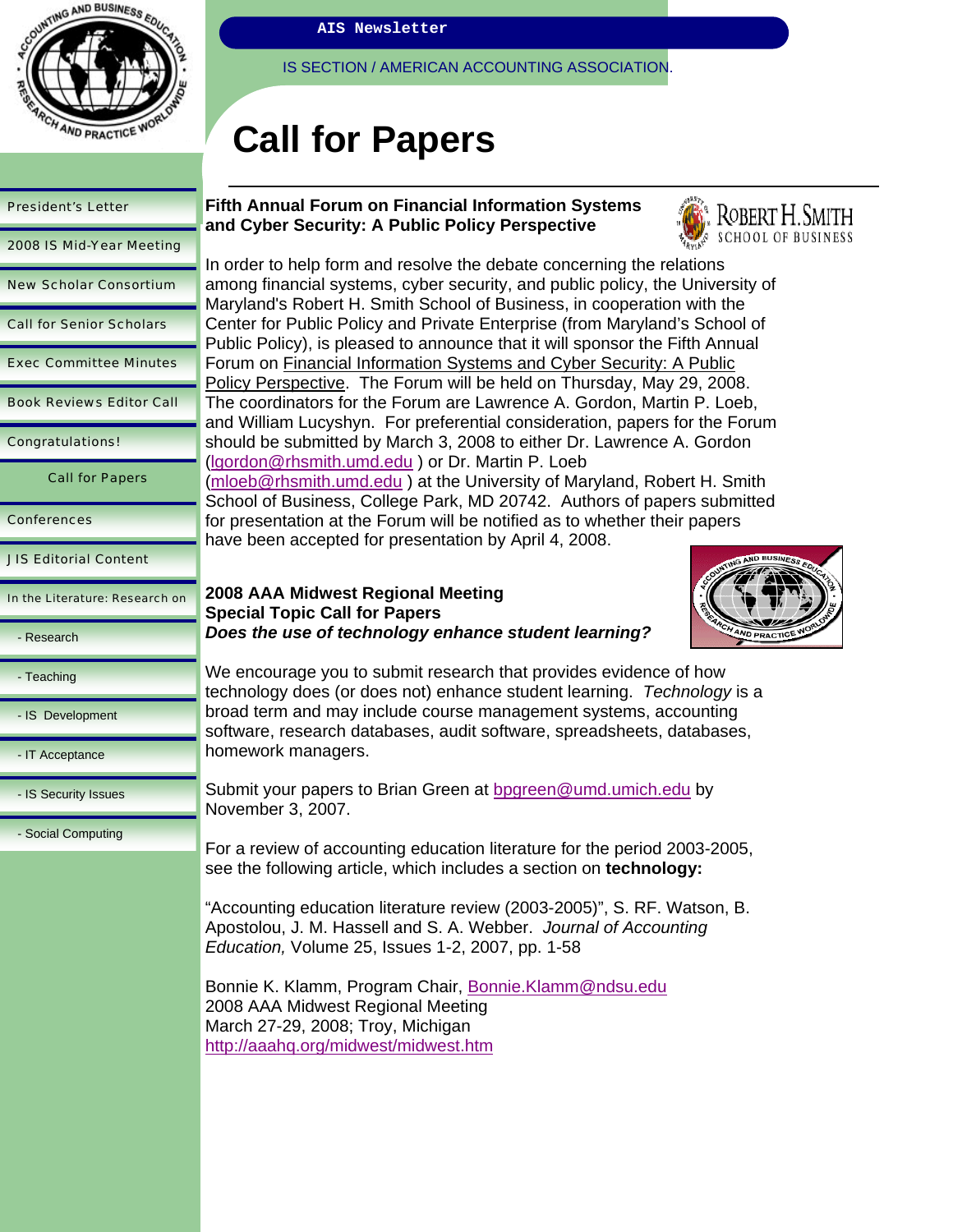#### *Advances in Accounting Behavioral Research*

*Advances in Accounting Behavioral Research* (AABR) publishes articles encompassing all areas of accounting that incorporate theory from and contribute new knowledge and understanding to the fields of applied psychology, sociology, management science, and economics. The journal is devoted to original empirical investigations and reviews that synthesize a specific body of literature; however, theoretical analyses, and methodological contributions are welcome. AABR is receptive to replication studies, provided they investigate important issues and are concisely written. The journal especially welcomes manuscripts that integrate accounting issues with organizational behavior, human judgment/decision making, and cognitive psychology.

Manuscripts will be blind-reviewed by two reviewers and reviewed by an associate editor. AABR accepts electronic submissions and all manuscripts should be forwarded to the Editor. The manuscript will then be forwarded to an associate editor and reviewers via e-mail. Please incorporate all text, tables, and figures into a Word document before submitting. Also, include a separate Word document with any experimental materials or survey instruments. Please send the electronic documents to the editor at the following e-mail address: Vicky.Arnold@bus.ucf.edu.

#### *Vicky Arnold, Editor Associate Editors:*

University of Central Florida *Robin Roberts*,

Ernst & Young Professor *Doug Clinton*, North Illinois University Dixon School of Accounting *Ann Lillis*, University of Melbourne

### **International Journal of Public Information Systems (IJIS)**

IJPIS is a forum for analytical and comparative articles, essays, casestudies, and bookreviews on such topics as innovation and research, intellectual property, entrepreneurship, accounting, financial management and accountability. Please see www at: http://www.ijpis.net/

**Call for Papers-ISAR 2008 14th Annual International Symposium on Audit Research Los Angeles, California, USA 30 and 31 May, 2008** 



#### *Celebrating 25 Years of Supporting Auditing Research*

The 14th Annual International Symposium on Audit Research (ISAR) will be hosted by the Leventhal School of Accounting, University of Southern California on 30 and 31 May, 2008 in Los Angeles, USA. ISAR is jointly organized by the University of Southern California (USA), Universiteit Maastricht (Netherlands), Nanyang Technological University (Singapore), and the University of New South Wales (Australia). The symposium will be held in the Los Angeles area and follows the USC SEC and Financial Reporting Conference, held on the 29<sup>th</sup> of May in Pasadena.

ISAR has its origins in the Audit Judgment Symposium hosted by the University of Southern California from 1983 until 1994. ISAR 2008 celebrates 25 years of support for auditing research through the Audit Judgment Symposium, the Maastricht Audit Research symposium and for more than a decade, the International Symposium on Audit Research (ISAR).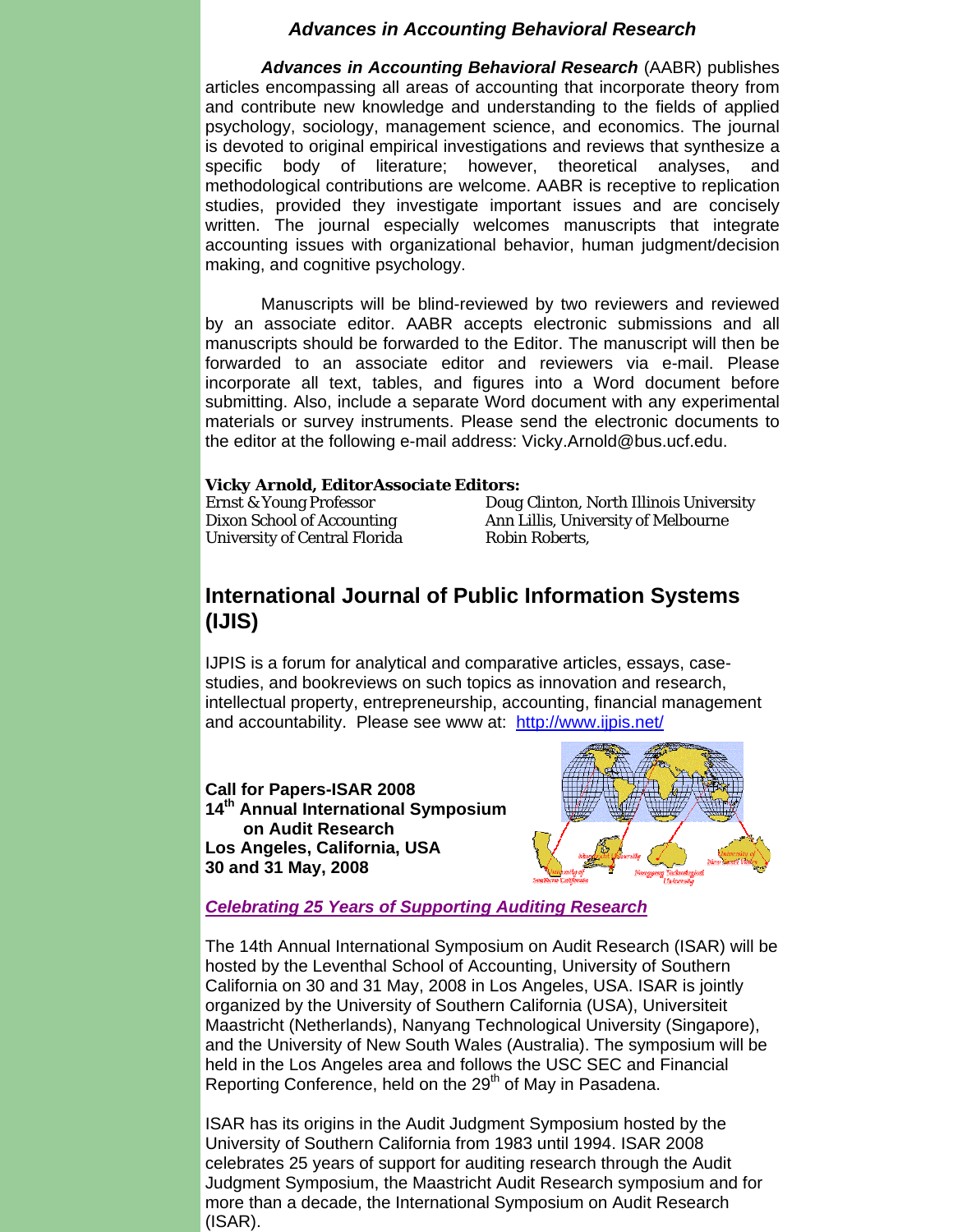#### **Scope of Topics**

The scope of ISAR is intended to be broad and includes research papers and panels that deal with all aspects of internal and external auditing, attestation and assurance. Papers that utilize any of a broad range of research methodologies will be considered.

#### **Submission of Papers**

To be eligible for presentation, manuscripts must follow the style guidelines of Auditing: A Journal of Practice & Theory. Please pay particular attention to the format and length requirements - manuscripts should not exceed 7,000 words or approximately 18-25 double-spaced pages including tables, figures and references. Please submit a single document which includes author(s) affiliation(s), the contact author's email address, an abstract and keywords. Accepted papers will not be published in formal proceedings and thus may be submitted to any appropriate journal.

#### **Paper Submission Deadline and Requirements**

Papers should be submitted electronically in Adobe Acrobat or Word formats. Papers and, where appropriate, related research instruments must be received by 31 January 2008 and should be sent to: papers@isarhq.org

#### **Further Information**

.

If you have questions about paper submission please email to papers@isarhq.org . For questions about the symposium and for early registration please email to admin@isarhq.org. Further information is available at the ISAR website at www.isarhq.org where you can also register for email updates on ISAR 2008.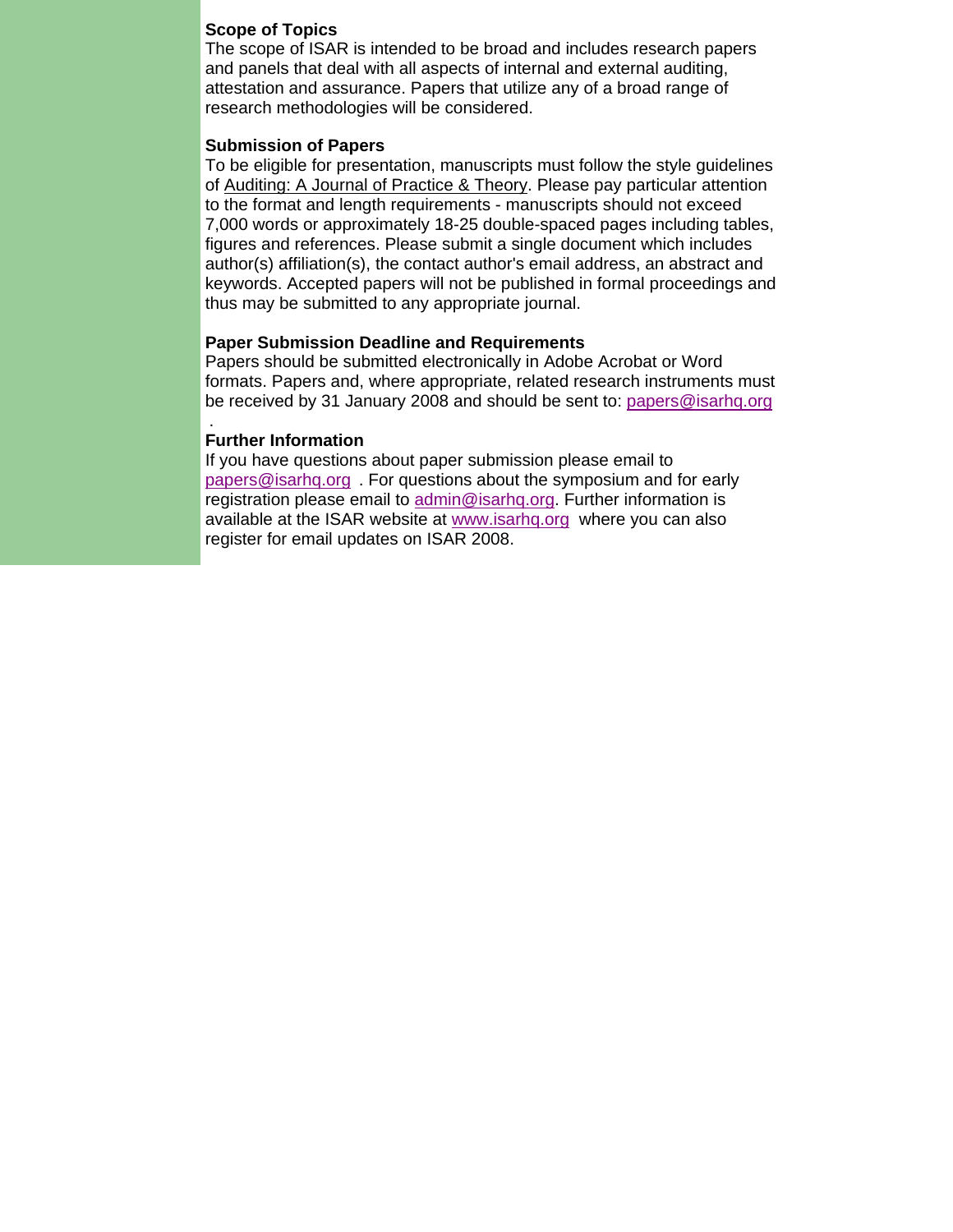

2008 IS Mid-Year Meeting

New Scholar Consortium

Call for Senior Scholars

Exec Committee Minutes

Book Reviews Editor Call

Congratulations!

Call for Papers

**Conferences** 

JIS Editorial Content

In the Literature: Research on

- Research

- Teaching

- IS Development

- IT Acceptance

- IS Security Issues

- Social Computing

**AIS Newsletter** 

IS SECTION / AMERICAN ACCOUNTING ASSOCIATION.

# **Conferences**

**(ordered chronologically)**

#### **7th Bryant University XBRL Conference**

7th Bryant University XBRL Conference October 18-19 2007. For call for papers and registration contact Saeed Roohani 401-232-6168, sroohani@bryant.edu , or www.XBRLeducation.com

#### **8th Global XBRL Academic Competition**

8th Global XBRL Academic Competition, Intent-to-Submit Form is due November 15, 2007, and final projects are due March 15, 2008, for more information contact Saeed Roohani, sroohani@bryant.edu , or www.XBRLeducation.com .

#### **Sixth Symposium on Information Systems, Risk, Security, & Assurance**

The Center for Research and Training in Information Security and Assurance (CReTISA) at The University of Akron is pleased to announce the Sixth Symposium on Information Systems, Risk, Security, & Assurance on Friday February 29, 2008 at Crowne Plaza Hotel in Akron from 7:30 AM to 5:15 PM. This full day symposium will cover emerging issues in the design and assurance of information systems security. On Thursday February 28, the Center will hold a hands-on workshop from 1:00 PM to 5:30 PM on an information security topic. Invited speakers are recognized experts with outstanding national and international reputation. Our annual symposium has grown over the years in visibility, reach, and impact. Besides academics, the security symposium is widely attended by professionals and consultants from both industry and government. Participants can earn up to twelve hours of CPE credit for attending both the workshop on Thursday and technical sessions on Friday. Theme, registration, programs and speakers' profiles will be available on the Center's home page at http://www3.uakron.edu/cba/cretisa . The web page also contains links to archived information from past symposia. For further information, please contact Akhilesh Chandra (330.972.6230; ac10@uakron.edu ).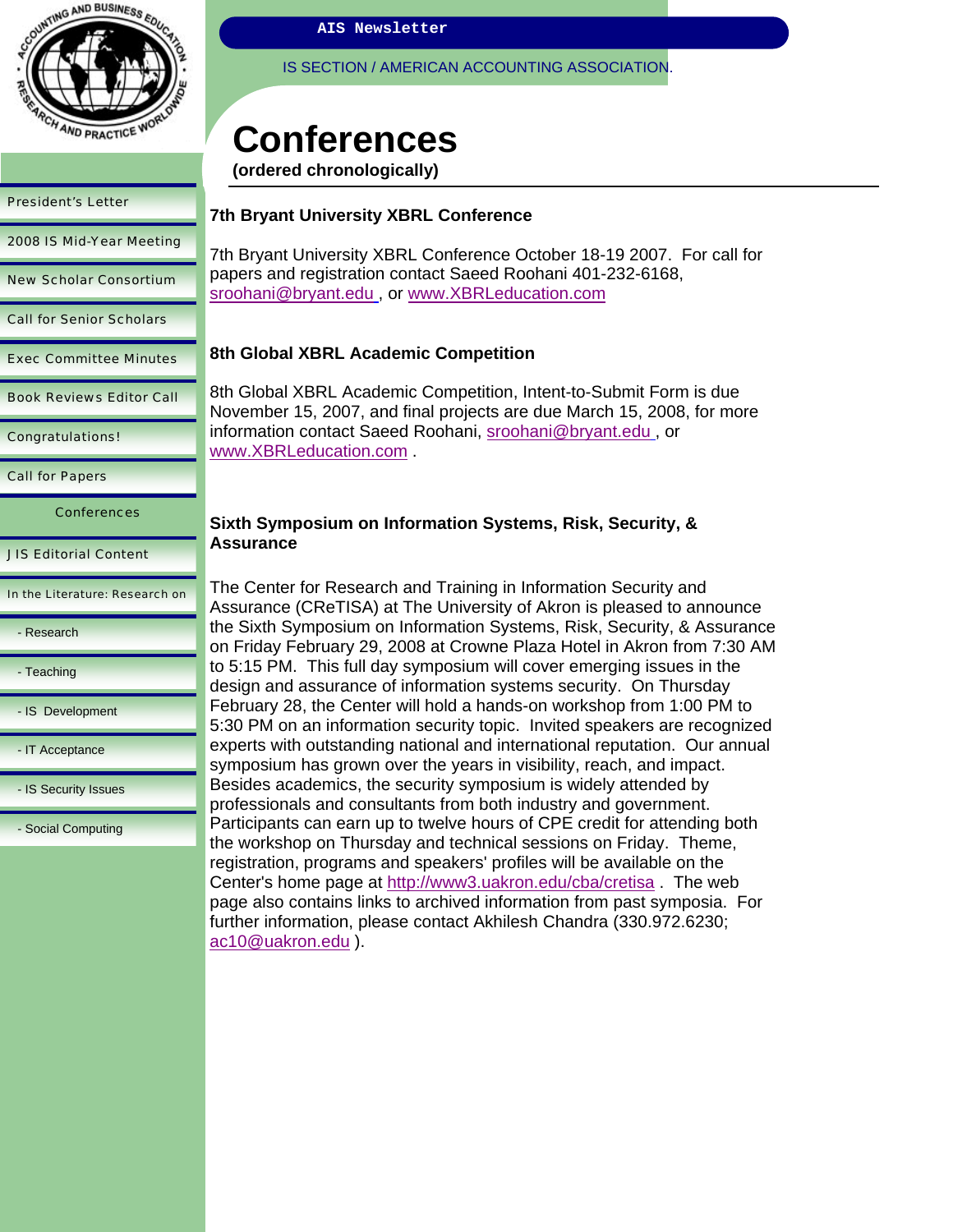#### **Accounting Information Systems Educator Association**

The Accounting Information Systems Educator Association (AISEA) presents an annual conference on AIS research and AIS education in a great location. We provide opportunities to share both AIS research and educational materials such as classroom cases, teaching tips and tools, in an inclusive, collegial environment. We also seek to enhance IT skills by providing quality, computer training at a reasonable price. This year we are planning technical hand on sessions on: SAP, XML/XBRL, Excel (Advanced), Access (Advanced), Data audit with ACL / IDEA, Microsoft Office Flowcharting versus Visio, and Snagit/Camtasia/Podcasts/ Streaming.

So mark your calendars for the 10th annual Accounting Information Systems Educator's conference to be held:

June 27-29th, 2008 Fort Collins, Colorado

Situated at the foothills of the Rocky Mountains, Fort Collins is home to fabulous recreational opportunities, diverse cultural attractions, a vibrant nightlife scene, and family fun galore. Experience world class whitewater rafting on the Cache La Poudre River, taste award winning beers at one of six breweries, or explore the fanciful creatures at the Swetsville Zoo with your family (www.ftcollins.com ).

For more information contact: Mary Hill (mhill@kennesaw.edu) AISEA President and Conference Chair 1000 Chastain Road Kennesaw GA 30122 Ph: 770-499-3487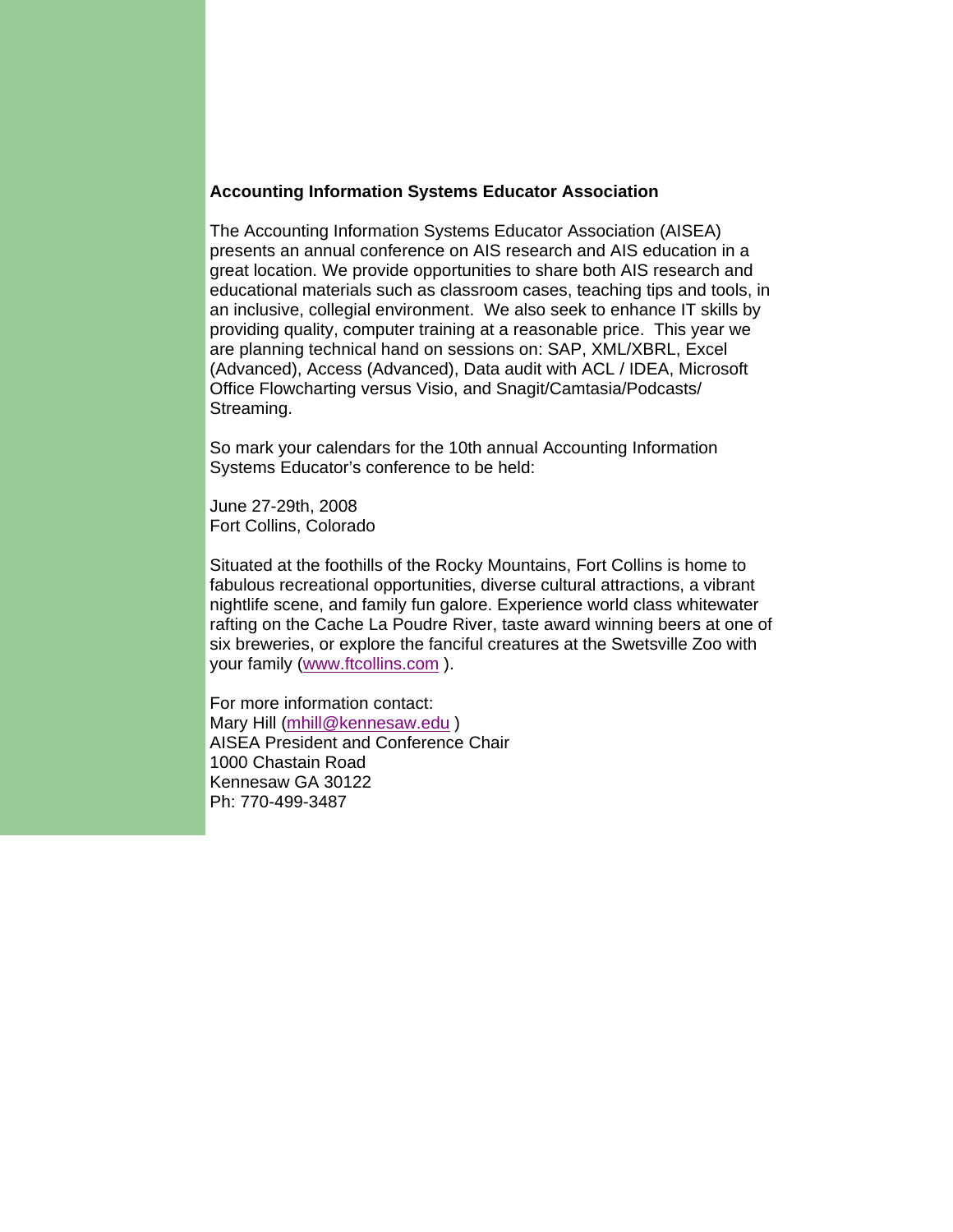

**AIS Newsletter** 

IS SECTION / AMERICAN ACCOUNTING ASSOCIATION.

# **JIS Editorial Content-Education**

| 2008 IS Mid-Year Meeting        |
|---------------------------------|
| <b>New Scholar Consortium</b>   |
| <b>Call for Senior Scholars</b> |
| <b>Exec Committee Minutes</b>   |
| <b>Book Reviews Editor Call</b> |
| <b>Congratulations!</b>         |
| <b>Call for Papers</b>          |
| <b>Conferences</b>              |
| <b>JIS Editorial Content</b>    |
| In the Literature: Research on  |
| - Research                      |
|                                 |

**Teaching** 

- IS Development

- IT Acceptance

- IS Security Issues

- Social Computing

Last year, the Research & Publications (R&P) committee of the IS Section (members: Sev Grabski, Chair; Uday Murthy; Jacob Rose; Robin Pennington) discussed the issue of the education section of the Journal of Information Systems. The Section by-laws authorize the R&P committee to establish the editorial policy of JIS, in consultation with the editors. The committee decided unanimously that the education section of JIS should be eliminated, for the following reasons:

- a. There already exists a high quality association-wide outlet for education research in accounting, namely Issues in Accounting Education (IAE). Kent St. Pierre has specifically welcomed AIS education submission and is close to announcing an Associate Editor specifically for handling AIS submissions. In addition to an AE for AIS submissions, a number of editorial board members of IAE are members of the IS Section. Publishing more AIS education articles in the association wide journal (i.e., IAE) will result in increased visibility for the IS Section. As a side benefit, the cost of publishing AIS education articles will be shifted away from the IS Section.
- b. In addition to IAE, there are a number of other outlets for AIS education articles, most notably the AIS Educators' Journal. A list of journals that are open to AIS education submissions can be found below.
- c. Eliminating the education section of the journal will increase the perceived stature of JIS. Other section journals, most notably Auditing: A Journal of Practice & Theory, Journal of Management Accounting Research, and the Journal of the American Taxation Association do not have education sections. Like these other section journals, JIS without an education section will be perceived as being devoted to basic AIS research. Anecdotal evidence suggests that JIS is downgraded at some schools because it includes education articles; thus, eliminating the education section will likely result in JIS articles "counting" at more schools for promotion and tenure purposes.
- d. More academic and practice articles can be published in JIS if education articles are eliminated. Reviewer resources can be devoted to academic and practice articles with potential reductions in cycle times.

The cut-off date for education submissions to JIS is December 31, 2007, to coincide with the start of Paul Steinbart's tenure as JIS editor. Accordingly, AIS education works in progress should be completed and submitted to the current editor of JIS, Brad Tuttle, before December 31, 2007.

The R&P committee will explore the possibility of creating a section-sponsored "online only" outlet for AIS education scholarship. Issues of cost, journal proliferation, and technical issues regarding online content management will be considered. The online format for education publications offers a number of advantages such as a "living" teaching notes archive, a forum for posting amplifications and extensions to materials, and the hosting of interactive and downloadable content such as spreadsheets and databases.

The R&P committee will also investigate the possibility of a joint venture with the AIS Educators' Association (AISEA) for a joint online AIS education publication. There are indications that the AISEA is open to such a collaboration, including the idea of a co-editorship with one editor selected by the AISEA and one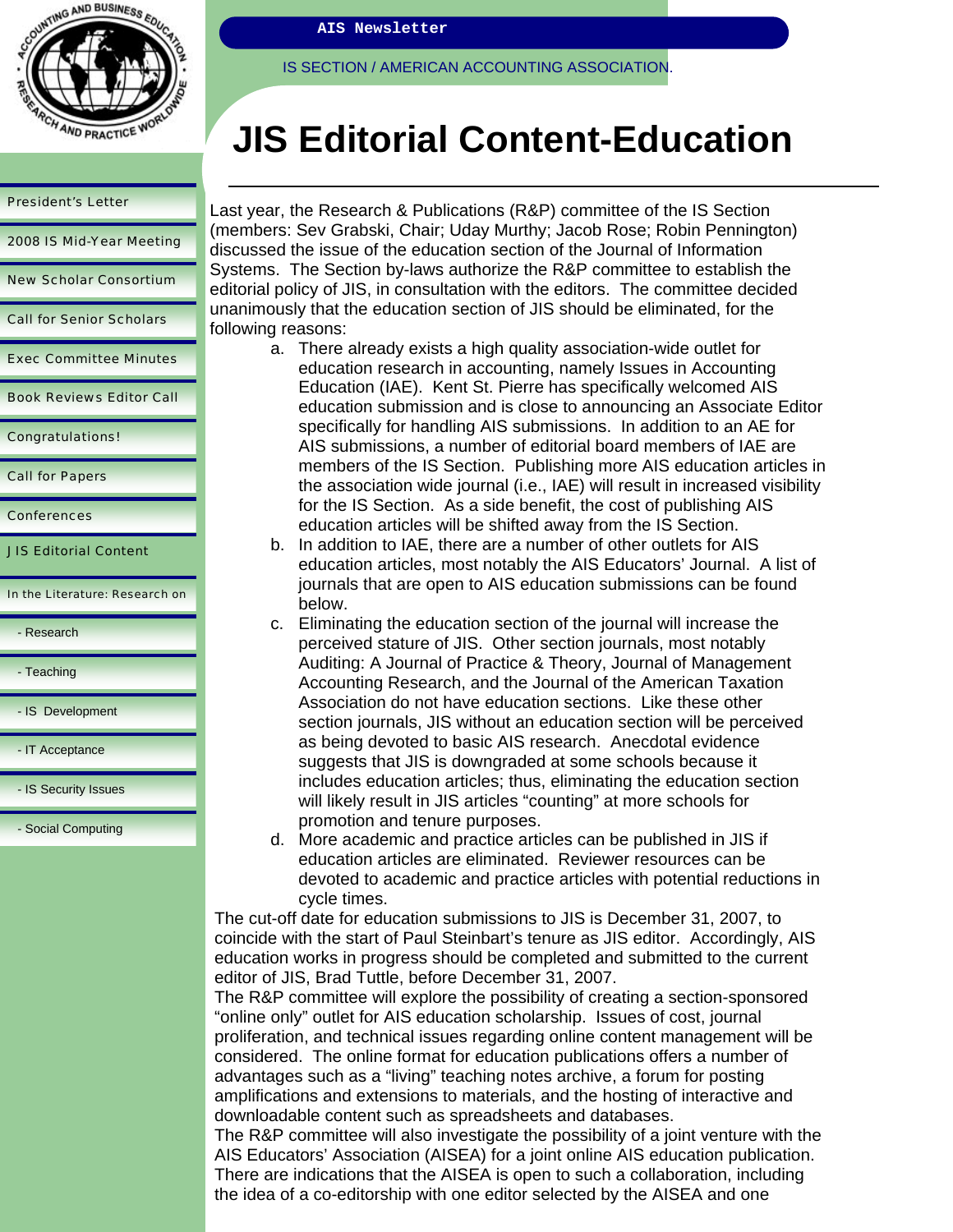selected by the IS Section. Issues of cost sharing, ownership/copyright of content, and marketplace acceptance of such a joint venture will be carefully considered.

## **Outlets for Educational Research in Accounting Information Systems**

Issues in Accounting Education AIS Educator Journal The Accounting Educator The Accounting Educator's Journal Accounting Education: An International Journal Accounting Instructors' Report Advances in Accounting Education The Journal of Accounting Case Research The Journal of Accounting Education Review of Business Information Systems Australian Journal of Accounting Education Global Perspectives on Accounting Education **Journal of Education for Business** Business Education Forum The Journal of Information Systems Education The Decision Sciences Journal of Innovative Education University of Central Florida, Faculty Center for Teaching and Learning (listing of education journals in many disciplines)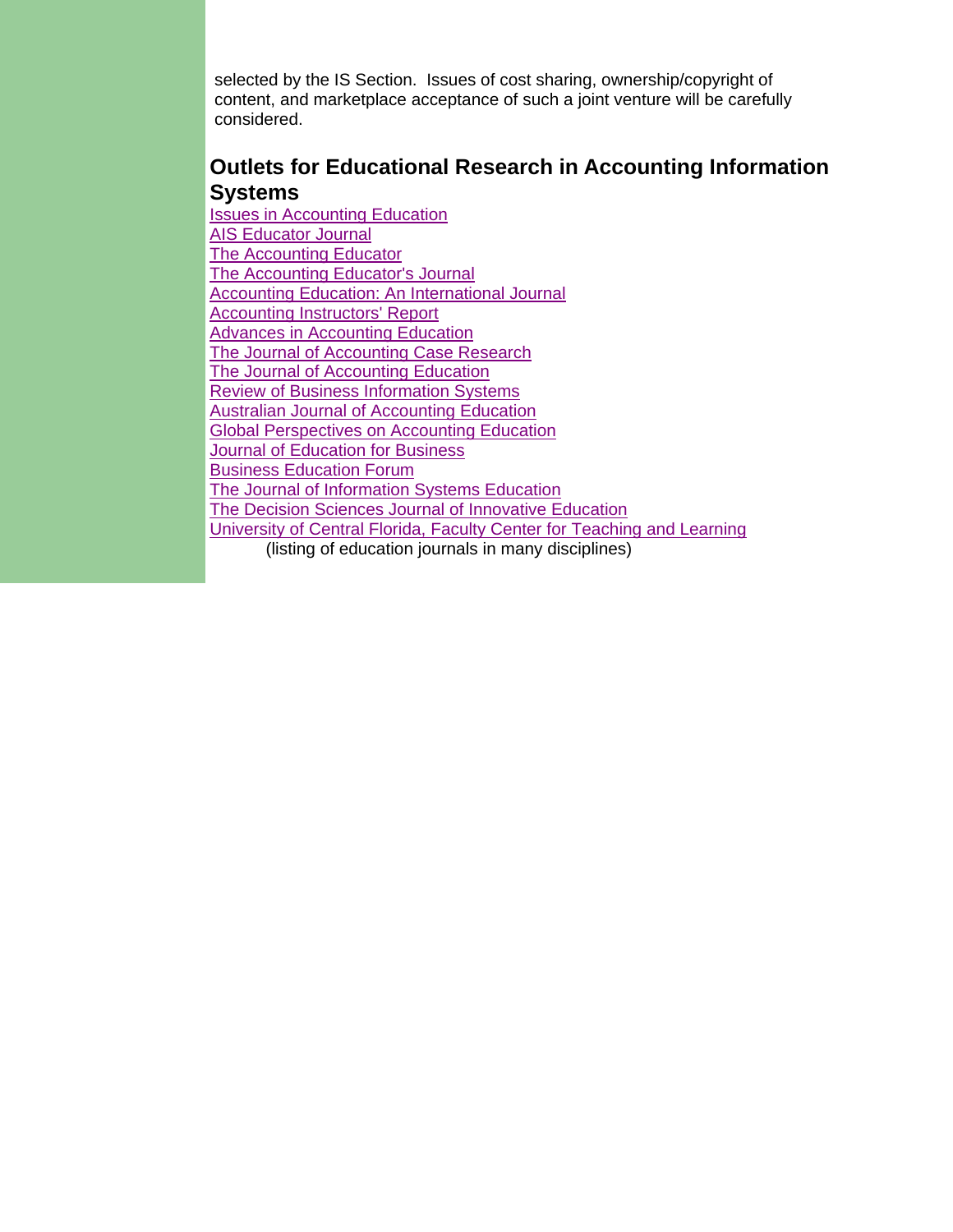

| <b>President's Letter</b>       | Greet                                   |  |  |  |
|---------------------------------|-----------------------------------------|--|--|--|
| 2008 IS Mid-Year Meeting        | colum<br>accou<br>are p                 |  |  |  |
| <b>New Scholar Consortium</b>   |                                         |  |  |  |
| <b>Call for Senior Scholars</b> | I enjo<br>list ar                       |  |  |  |
| <b>Exec Committee Minutes</b>   | new t<br>Socia                          |  |  |  |
| <b>Book Reviews Editor Call</b> | growt<br>MySp<br>such<br>resea<br>Pleas |  |  |  |
| <b>Congratulations!</b>         |                                         |  |  |  |
| <b>Call for Papers</b>          |                                         |  |  |  |
| <b>Conferences</b>              | <b>Syste</b><br>exten                   |  |  |  |
| <b>JIS Editorial Content</b>    | <u>jais.is</u><br>both t                |  |  |  |
| In the Literature:              | If an a                                 |  |  |  |
| - Research                      | I will t                                |  |  |  |
| - Teaching                      | The li                                  |  |  |  |
| - IS Development                |                                         |  |  |  |
| - IT Acceptance                 |                                         |  |  |  |
| - IS Security Issues            |                                         |  |  |  |

- Social Computing

**AIS Newsletter** 

IS SECTION / AMERICAN ACCOUNTING ASSOCIATION.

# **In the Literature By Ronny Daigle**

tings! I hope all is well for everyone this fall. Consistent with past ins, I focus on the IS literature since most are aware of the current anting literature. Also consistent with prior columns, article abstracts rovided with some editing for shortening or elaboration.

yed looking at many articles published since the last newsletter, and Ind categorize a number of them below within certain topic areas. One opic area that I thought would be of interest to mention is that of I Computing. The articles noted below discuss the exponential th of such social computing initiatives as blogging, FaceBook and ace. Many organizations have formally embraced social computing as with FaceBook. The articles noted below discuss potential rch issues on the topic.

e note that the *Journal of the Association for Information* **ems** continues to provide free access to all of its archived articles ding back to its first volume in 2000 at their website of http:// world.org/contents.asp. To access any article, enter "readjais" into the UserID and Password boxes.

article peeks your interest and you cannot find it, please email me and try to get a copy for you.

Iterature review can be broken down into the following sections

- Research on Research
- Research on Teaching
- Research on IS Development, Design, and Implementation Issues
- Research on IT Acceptance
- Research on IS Security Issues
- Research on Social Computing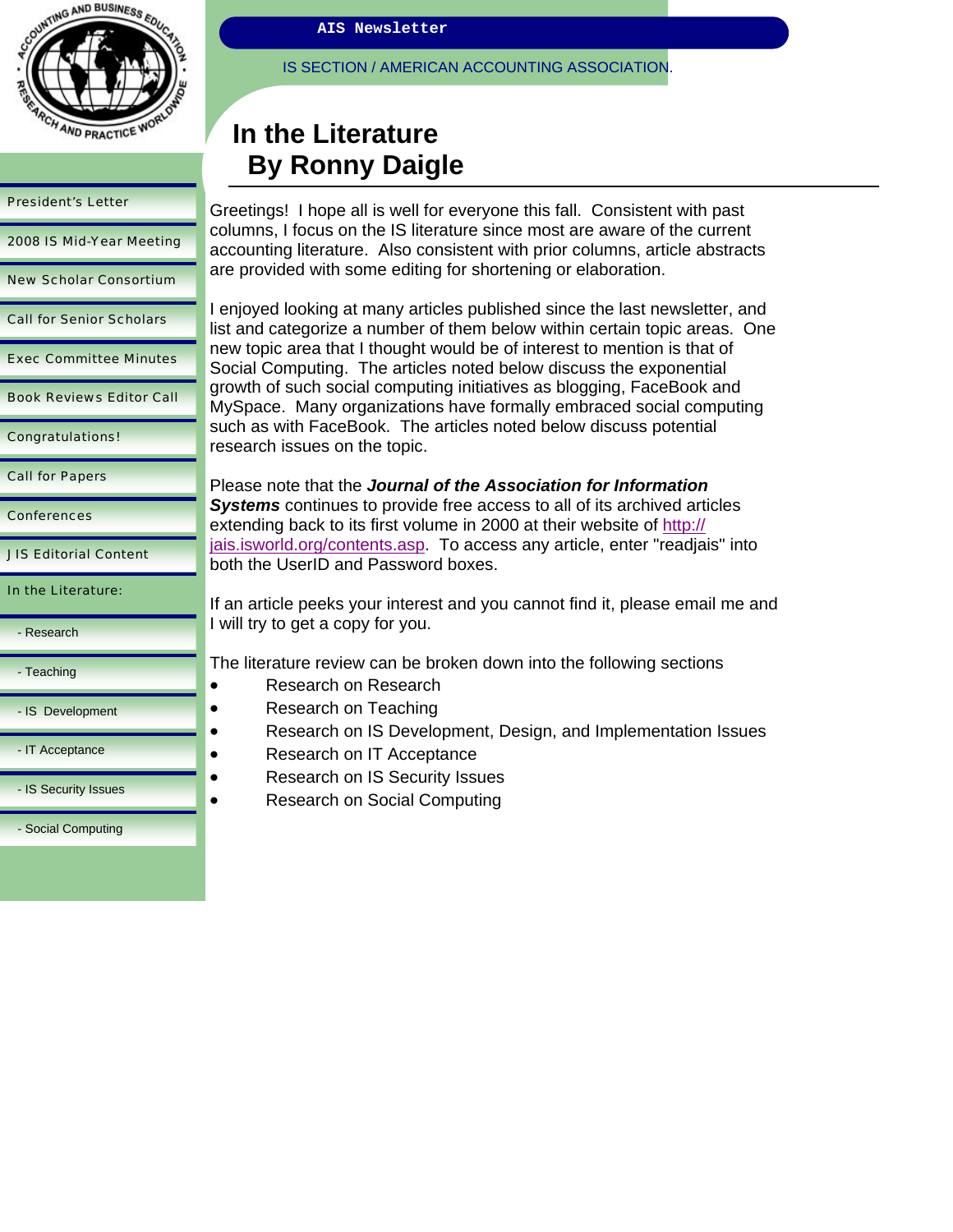

2008 IS Mid-Year Meeting

New Scholar Consortium

Call for Senior Scholars

Exec Committee Minutes

Book Reviews Editor Call

Congratulations!

Call for Papers

**Conferences** 

JIS Editorial Content

In the Literature: Research on

- Research

- Teaching

- IS Development

- IT Acceptance

- IS Security Issues

- Social Computing

**AIS Newsletter** 

IS SECTION / AMERICAN ACCOUNTING ASSOCIATION.

## **In the Literature : Research on Research**

The IS Identity Crisis by Derrick Neufeld, Yulin Fang and Sid L. Huff in *Communications of the Association for Information Systems*, Volume 19, Article 19, April, 2007.

Defining the central identity of the IS field is a subject of ongoing concern and debate among IS researchers. Published empirical studies to date have focused on restricted sets of IS-related journal publications spread across relatively short time periods. This paper offers a broader review of the central identity of the IS field, using three dimensions proposed by Albert and Whetten [1985]: central character (i.e., what topics do IS scholars research?); temporal continuity (i.e., to what extent has the identity of the IS field remained static over time?); and distinctiveness (i.e., how unique is research published in IS vs. non-IS research journals?). The first two dimensions are examined using a dataset containing 6,466 journal citations drawn from seven leading IS journals over a 32-year period, and the third is evaluated by comparing results from these seven journals with research published in 15 leading non-IS business journals over the same time period. Results suggest that articles published in leading IS journals do share a strong central character that is distinct from research published in non-IS journals, and yet an identity that has continually shifted over time. This study contributes to the literature by providing an empirically supported review of who we are, how we are different, and some thoughts about where we may be going as a discipline.

Carnegie Classifications and Institution Productivity in Information Systems Research: A Scientometric Study by Jan Guynes Clark, John Warren and Yoris A. Au in *Communications of the Association for Information Systems*, Volume 19, Article 21, April, 2007.

The purpose of this scientometric study is to examine which Carnegie Classification categories are represented by researchers in the leading information systems journals, determine which categories published the most in those journals, and whether different categories have different publishing patterns and frequencies. The authors reviewed publications from the seven leading IS journals (CAIS, DSS, Information & Management, ISR, JAIS, JMIS, and MIS Quarterly) during calendar years 2001 to 2005. As expected, Carnegie Classification categories designated as research universities with very high and high research activities dominated the publications in the leading journals. However, the authors also found that other categories were also major contributors and that there was a significant amount of collaboration across categories. Based upon the findings, the authors created a publication productivity profile for each of the Carnegie Classification Categories that published in the leading IS journals during calendar years 2001-2005.

An Inductive Approach to Documenting the "Core" and Evolution of the IS Field by Jaejoo Lim, Guang Rong and Varun Grover in *Communications of the Association for Information Systems*, Volume 19, Article 32, June, 2007.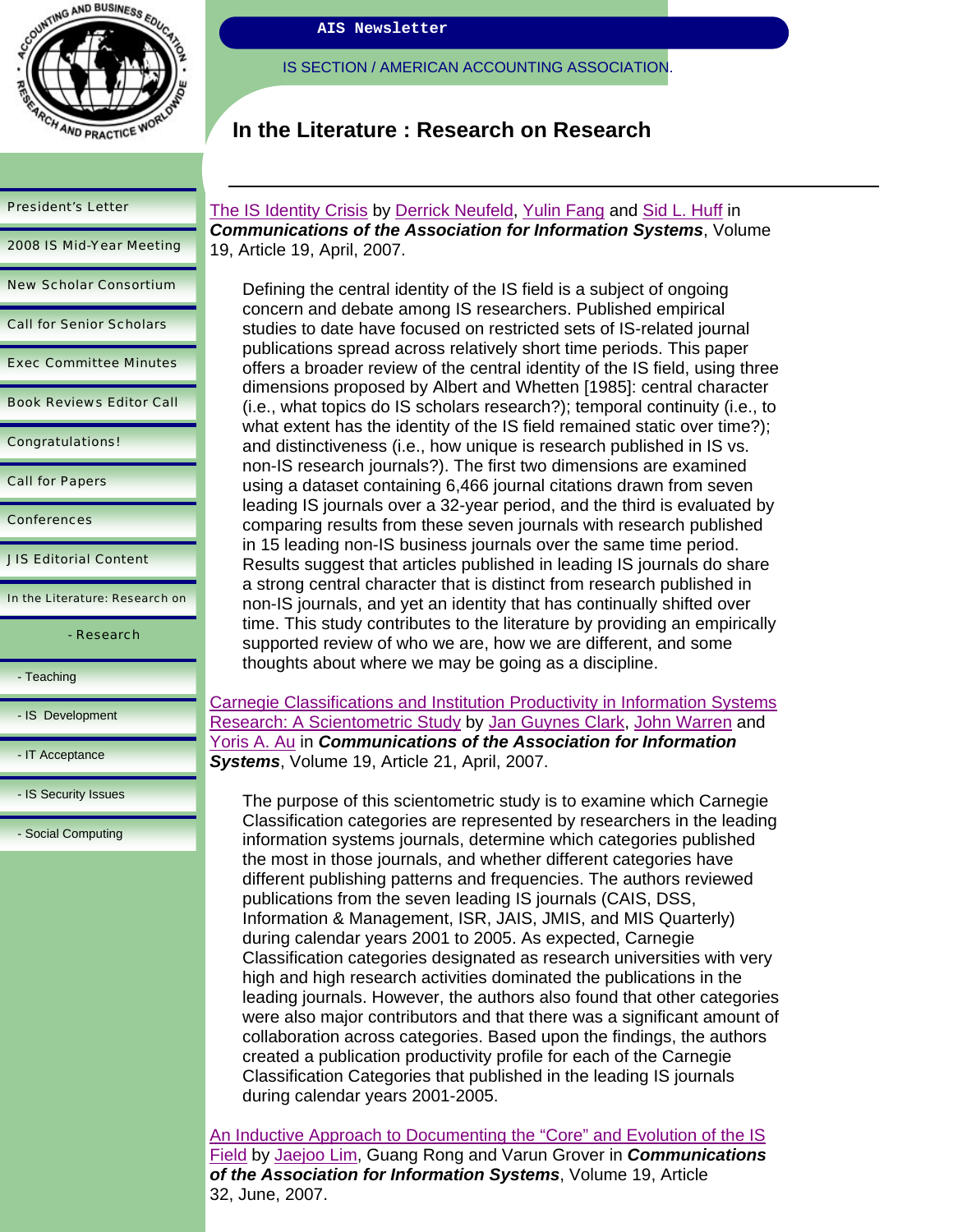This article inductively examines the question of the IS field's core. The authors argue that as a socially constructed field, the core aspects of IS can be identified from the work conducted and published by members of IS community. The abstracts (including titles) of 1,197 IS studies in three premier IS journals for the past 26 years were examined to identify the core of the field and explore its evolving nature with help of a neural network software as the analysis tool. The field, contextual, transitory, and evolving core of IS are identified through the analysis of 267,034 words in the knowledge base constructed. The results show both stability and evolution of the core of IS field. The three journals examined show sufficient commonality on core of the field, with slightly different preferences for research topics and methods. Given the diverse nature of the IS field, the authors state that such a retrospective and descriptive study can document evidence of the "core" and facilitate a better understanding of the evolution of the field.

#### IS Journal Quality Assessment Using the Author Affiliation Index by Thomas W. Ferratt, Michael F. Gorman, John J. Kanet and Wm. David Salisbury in *Communications of the Association for Information Systems*, Volume 19, Article 34, June, 2007.

Research productivity is one means by which academic units attain legitimacy within their institutional milieu and make their case for resources. Journal quality assessment is an important component for assessing faculty research productivity. The authors introduce the Author Affiliation Index (AAI), a simple method for assessing journal quality, to the IS domain. The AAI of a journal is the percentage of academic authors publishing in that journal who are affiliated with a base set of high-quality academic institutions. Besides explaining the AAI, the authors demonstrate its use with a set of well-known IS journals, discuss its rankings vis-à-vis those resulting from other methods, and provide an example of how the basic AAI approach can be modified by changing the base school set that is used to define journal quality. The authors state that the AAI has a number of advantages. First, it is a simple, low cost and transparent method for assessing any journal given a base school set. Second, it provides a consistent ranking of journals, particularly of those beyond the top consensus journals where less consistency is achieved with other measures. Third, it enables new journals to be rapidly assessed against more established ones without the lags or costs of other measures. The AAI provides another indicator of journal quality that is different from surveys and citation analyses.

#### Crafting a Paper for Publication by Allen S. Lee in *Communications of the Association for Information Systems*, Volume 20, Article 7, July, 2007.

The author states that the relationship between doing good research and getting the research published is not a causal one. At best, there is a correlation between the quality of a research paper and its being accepted for publication. A research paper's becoming accepted for publication is ultimately a social process, which exists in addition to and is no less important than the content of the paper itself. In this article, the author examines how the social process can influence the crafting of a paper for submission to a journal, and re-crafting it in the event that the journal's editor asks for a revision.

Perceptions of Gender Balance of IS Journal Editorial Positions by John W. Lamp in *Communications of the Association for Information Systems*, Volume 20, Article 14, July, 2007.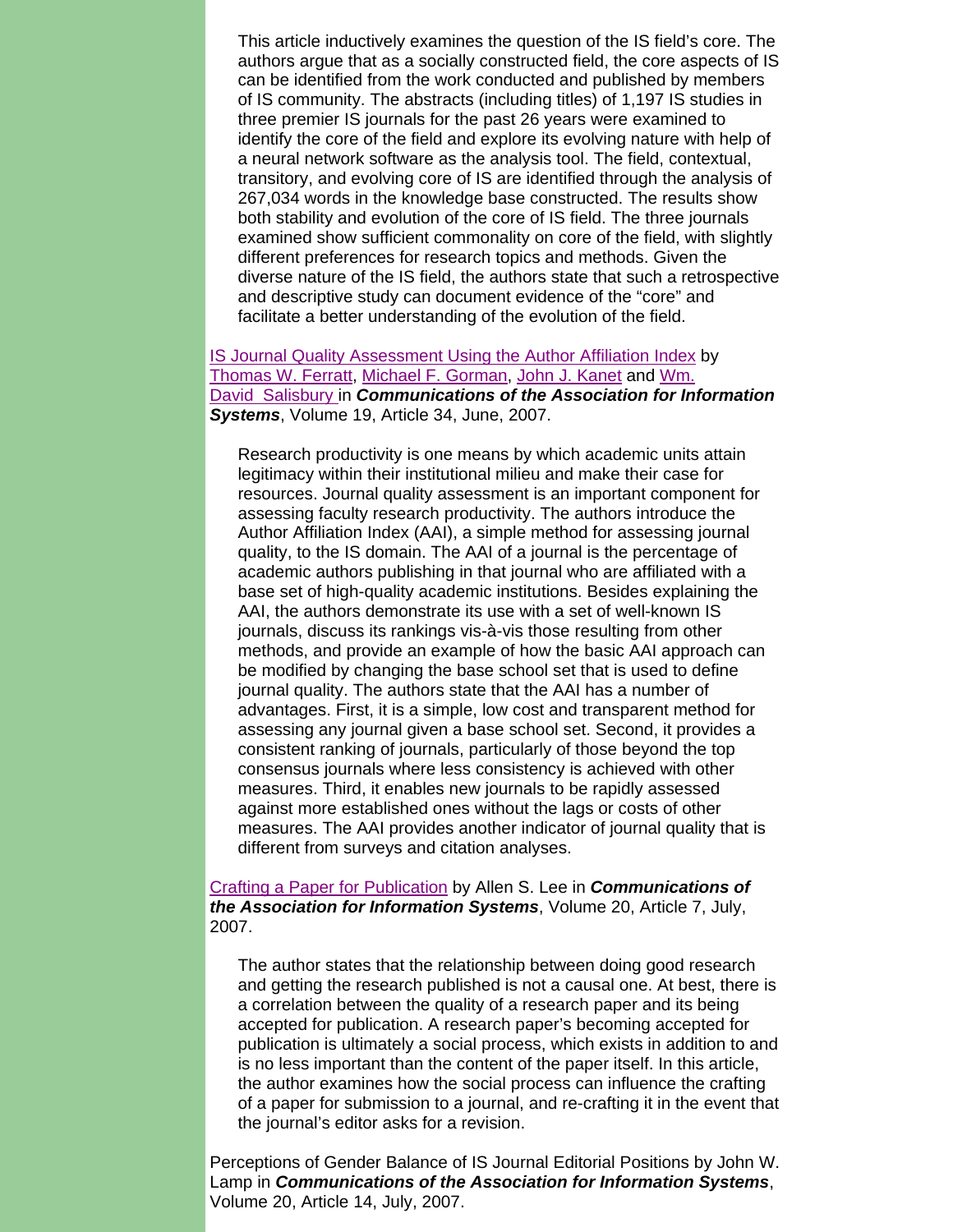An analysis of 18,854 editorial positions on IS journals was undertaken to examine the perceived gender balance of those positions as an indication of their contribution towards a positive role model for females considering an IS academic career. The nature and extent of perceived gender balance was examined in terms of overall composition of editorial positions, journal prestige and the specific area within IS covered by a journal. Results indicate that perceived gender balance of editorial positions reflects that of academia generally, and that female representation appears to be concentrated in journals covering areas that are traditionally seen as female occupations, e.g., health, education, librarianship. The authors conclude that little or no encouragement is given to females considering an IS academic career.

Assessing Leading Institutions, Faculty, and Articles in Premier Information Systems Research Journals by Paul Benjamin Lowry, Gilbert G. Karuga and Vernon J. Richardson in *Communications of the Association for Information Systems*, Volume 20, Article 16, August, 2007.

This study provides a current assessment of the impact of various IS articles, and the productivity of IS researchers and institutions. Using a data set of Information Systems articles that spans 15 years, the authors conducted a scientometric study of the field. The articles are drawn from three premier IS journals. The authors use citation analysis to demonstrate the impact of articles on institutions and individuals in the IS field. In addition, the authors identify IS topics with the highest impact. The results indicate that leading productive institutions have changed over time, and problematically, institutions outside of North America are poorly represented. The authors compare their results with earlier productivity findings created using alternative metrics.

The Mysterious Case of the Missing Paradigm: A Review of Critical Information Systems Research 1991–2001 by Helen Richardson Bruce Robinson in *Information Systems Journal*, Vol. 17, Issue 3, p251-270, July, 2007.

The authors state that, in this particular journal, Chen and Hirschheim have provided a historical analysis of positivist and interpretivist research paradigms and methodologies in the 10 years following the much cited work of Orlikowski and Baroudi. In this paper, the authors investigate the mysterious case of the missing paradigm – that of the critical approach to information systems (IS) research. The authors take Chen and Hirschheim's survey as a starting point and aim to fill the gap left by the absence of the critical paradigm in their analysis and make some criticisms of their method. Recent years have seen the growth of IS research that consciously adopts a critical perspective. This paper charts the development of critical IS research over the period of 1991–2001, adding some comments on more recent developments. The authors conclude by critically reflecting on the current development of critical research in the field of IS.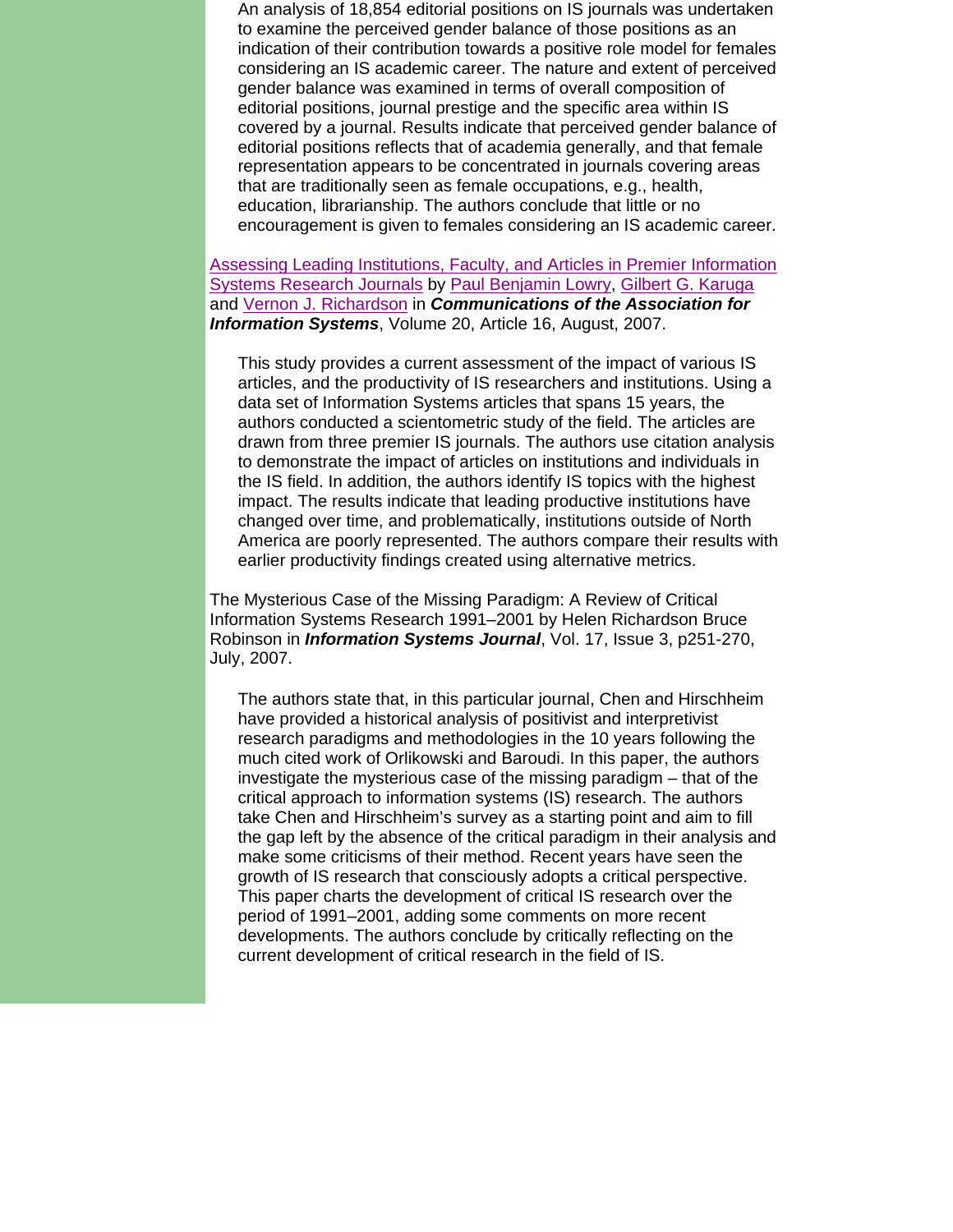

2008 IS Mid-Year Meeting

New Scholar Consortium

Call for Senior Scholars

Exec Committee Minutes

Book Reviews Editor Call

Congratulations!

Call for Papers

**Conferences** 

JIS Editorial Content

In the Literature: Research on

- Research

- Teaching

- IS Development

- IT Acceptance

- IS Security Issues

- Social Computing

**AIS Newsletter** 

IS SECTION / AMERICAN ACCOUNTING ASSOCIATION.

# **In the Literature : Research on Teaching**

**Accountability and Accreditation: Putting Information Systems Accreditation** into Perspective by Han Reichgelt and Gayle Yaverbaum in *Communications of the Association for Information Systems*, Volume 20, Article 27, September, 2007.

Higher education in the United States has recently come under pressure from federal and state legislatures for failing to provide "value for money" because of an alleged lack of accountability and quality [U.S. Department of Education 2006]. This article argues that, contrary to this view, institutes of higher learning have a rigorous quality assurance and accountability mechanism in place, namely accreditation, and that, moreover, the recent shift in accreditation from an input-based approach to an outcomes-based approach has resulted in improved programs that prepare graduates better than ever before for the workforce and/or further studies. These measures in fact are well applied in the field of information systems. The paper focuses on accreditation and the role of accreditation in ensuring quality in education. The work of agencies that are of most interest to information systems programs, namely the Association to Advance Collegiate Schools of Business (AACSB) and the Computing Accreditation Commission of ABET Inc (ABET CAC) is reviewed. The paper also describes a process to aid those interested in improving educational quality.

Those to Whom IT Matters Most: Perspectives of IT Faculty on Curricula, Courses, and Class Materials by Andrew McAfee in *Information Systems Research* , Vol. 18 Issue 2, p142-149, June, 2007.

This paper presents quantitative and qualitative results from a conference on IT teaching held in May of 2006 in Boston. Participants completed a survey in advance, and the conference consisted of presentations and interactive panel discussions. The conference revealed both heterogeneity and convergence across participants' course offerings, and grounds for both optimism and concern about the health and future of IT curricula within business schools. This paper highlights these tensions, synthesizes and extends data and discussions from the conference, and suggests open questions for faculty who teach IT.

IS accreditation in AACSB colleges via ABET by Thomas Hilton and Bruce Wai Ning Lo in *Journal of the Association for Information Systems*, Volume 8, Issue 1, Article 1, January, 2007.

The development of ABET/CAC accreditation standards for IS programs presents an excellent opportunity for IS programs in AACSBaccredited business schools to improve their perceived quality and credibility. The authors argue that neglect by AACSB of IS/IT content has prompted this preemptive move on the part of ABET/CAC. A comparison of AACSB and ABET/CAC accreditation standards finds them to be generally quite compatible. The authors' survey of IS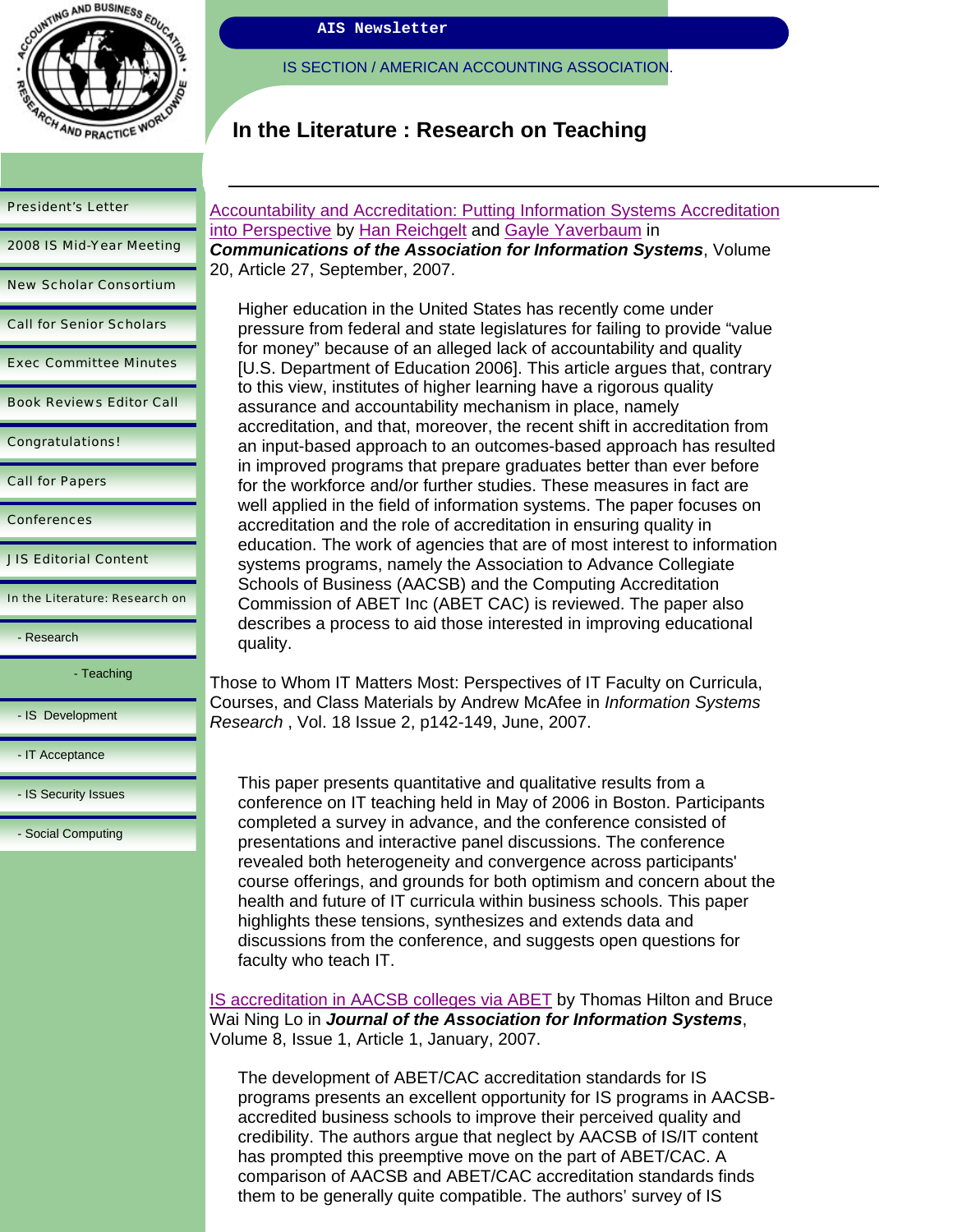program leaders in AACSB-accredited business schools found familiarity with and interest in ABET/CAC standards to be just emerging. Although compliance with the ABET/CAC standards is evidently relatively high among most programs, understanding of potential benefits of accreditation is quite low. Also quite low is understanding of how colleagues might react to accreditation efforts.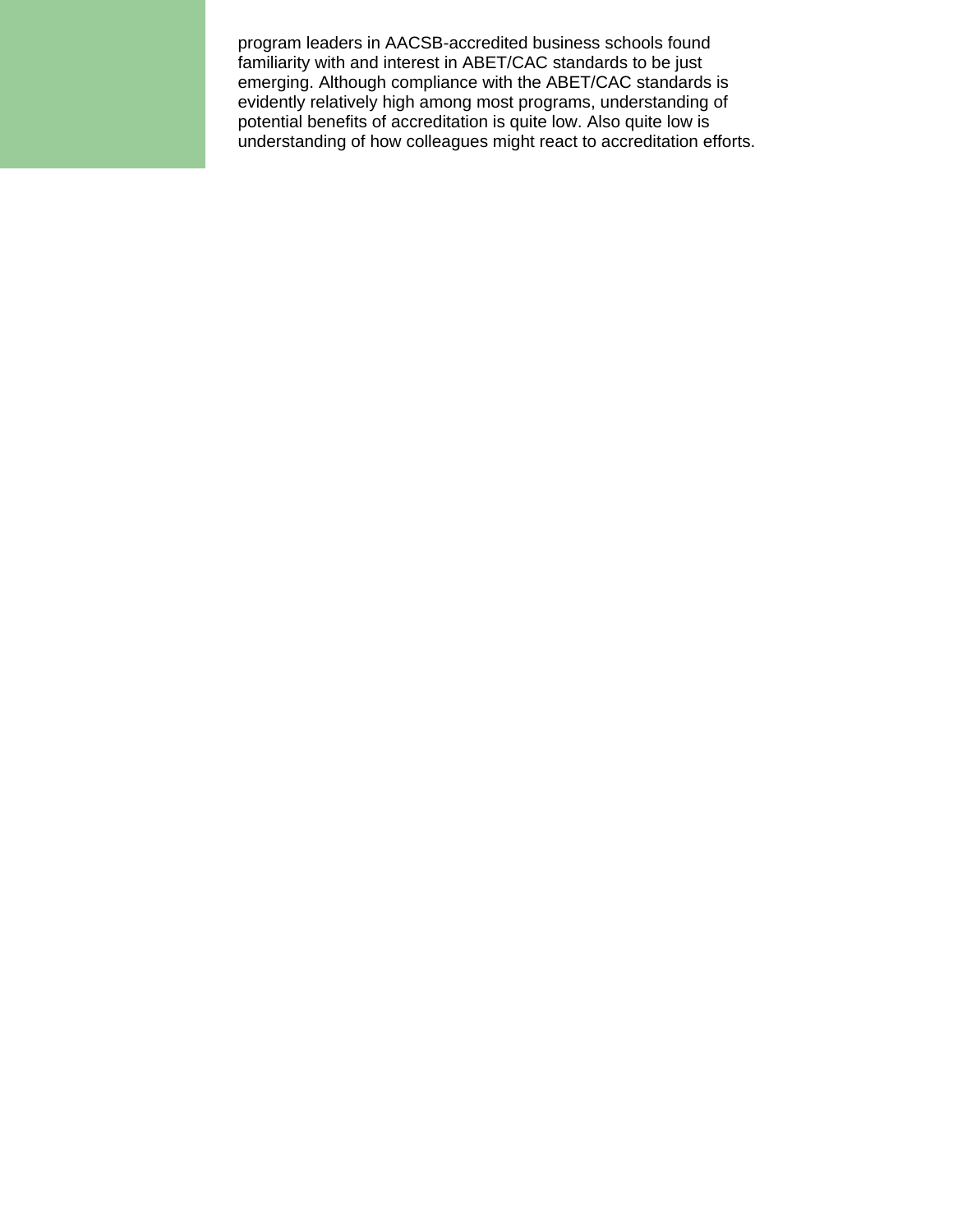

2008 IS Mid-Year Meeting

New Scholar Consortium

Call for Senior Scholars

Exec Committee Minutes

Book Reviews Editor Call

Congratulations!

Call for Papers

**Conferences** 

JIS Editorial Content

In the Literature: Research on

- Research

- Teaching

- IS Development

- IT Acceptance

- IS Security Issues

- Social Computing

IS SECTION / AMERICAN ACCOUNTING ASSOCIATION.

## **In the Literature : Research on IS Development, Design, and Implementation Issues**

An Updated ERP Systems Annotated Bibliography: 2001-2005 by Jose Esteves and Victor Bohorquez in *Communications of the Association for Information Systems*, Volume 19 Article 18, April, 2007.

The goal of this study is to provide an updated annotated bibliography of ERP publications published in the main IS conferences and journals during the period 2001-2005, categorizing them through an ERP lifecycle based framework that is structured in phases. The first version of this bibliography was published in 2001 (Esteves and Pastor, 2001c). The authors have extended the bibliography with a significant number of new publications in all the categories used in this paper. The authors also reviewed the categories and some incongruities were eliminated. Furthermore, topics for further research in each phase are presented.

The IT sales cycle as a source of context in IS implementation theory by Michael Wybo in *Information & Management* , Vol. 44, Issue 4, p397-407, June, 2007.

Theories of systems implementation identify contextual factors that influence both management action and implementation outcomes. Building on this, the author shows using case studies, how the actions of participants in the IT sales cycle create the context within which implementation takes place. The author argues that implementation begins much earlier than current theories have assumed and should be considered to consist of two distinct but related processes: the acquisition of IS and their deployment in the organization.

ERP systems adoption: An exploratory study of the organizational factors and impacts of ERP success by Chuck Law and Eric W.T. Ngai in *Information & Management* , Vol. 44, Issue 4, p418-432, June, 2007.

The authors examine the relationships between the success of ERP system adoption, extent of business process improvement (BPI), and organizational performance and investigate the associations between the outcomes of these initiatives and such organizational factors as strategic intent, senior management support, and the status of the IT function within a company. A correlation analysis of 96 firms is made to test the hypothesis that the strategic intent to use ERP is closely related to the success of BPI, ERP, and organizational performance. The results also demonstrate that CEO-IT distance may have little direct bearing on the outcomes of ERP and BPI initiatives. A closer CEO-IT reporting relationship, however, is found to be associated with higher levels of senior management support for both types of enterprise projects. This empirical evidence reinforces the long-held assumption that organization-level benefits, BPI, and ERP success are closely related; and that these relationships are subject to the influence of the organizational variables.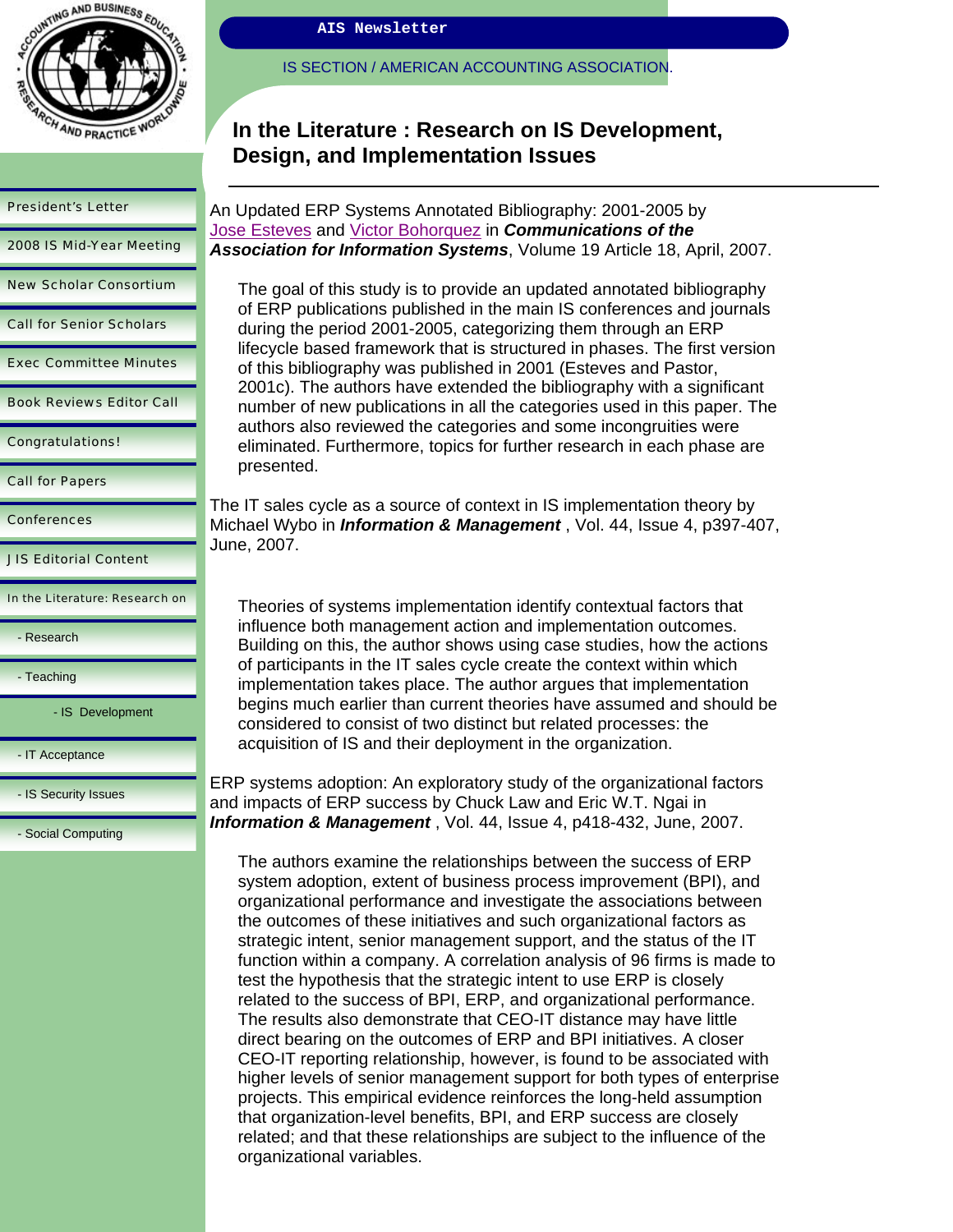Risk management in ERP project introduction: Review of the literature by Davide Aloini, Riccardo Dulmin, Valeria Mininno in *Information & Management* , Vol. 44, Issue 6, p547-567, September, 2007.

In recent years ERP systems have received much attention. However, ERP projects have often been found to be complex and risky to implement in business enterprises. The organizational relevance and risk of ERP projects make it important for organizations to focus on ways to make ERP implementation successful. The authors collected and analyzed a number of key articles discussing and analyzing ERP implementation. The different approaches taken in the literature were compared from a risk management point of view to highlight the key risk factors and their impact on project success. Literature was further classified in order to address and analyze each risk factor and its relevance during the stages of the ERP project life cycle.

How To Build Enterprise Data Models To Achieve Compliance To Standards Or Regulatory Requirements (and share data) by Henry Kim, Mark S. Fox and Arijit Sengupta in *Journal of the Association for Information Systems*, Volume 8, Issue 2, Article 5, February, 2007.

Sharing data between organizations is challenging because it is difficult to ensure that those consuming the data accurately interpret it. The promise of the next generation WWW, the semantic Web, is that semantics about shared data will be represented in ontologies and available for automatic and accurate machine processing of data. Thus, there is inter-organizational business value in developing applications that have ontology-based enterprise models at their core. In an ontology-based enterprise model, business rules and definitions are represented as formal axioms, which are applied to enterprise facts to automatically infer facts not explicitly represented. If the proposition to be inferred is a requirement from, say, ISO 9000 or Sarbanes-Oxley, inference constitutes a model-based proof of compliance. In this paper, the authors detail the development and application of the TOVE ISO 9000 Micro-Theory, a model of ISO 9000 developed using ontologies for quality management (measurement, traceability, and quality management system ontologies). The authors demonstrate that when enterprise models are developed using ontologies, they can be leveraged to support business analytics problems - in particular, compliance evaluation - and are sharable.

The Impact of ERP Implementation on Business Process Outcomes: A Factor-Based Study by Jahangir Karimi, Tonim Somers and Anol Bhattacherjee in *Journal of Management Information Systems*, Vol. 24, Issue 1, p101-134, Summer, 2007.

The authors examine why some firms benefit more from ERP implementation than others. The authors look at ERP implementation from a technological diffusion perspective, and investigate under what contextual conditions the extent of ERP implementation has the greatest effect on business process outcomes. Using empirical data, the authors find that the extent of ERP implementation influences business process outcomes, and both ERP radicalness and delivery system play moderating roles. For IS practice, this study helps managers direct their attention to the most promising factors, provides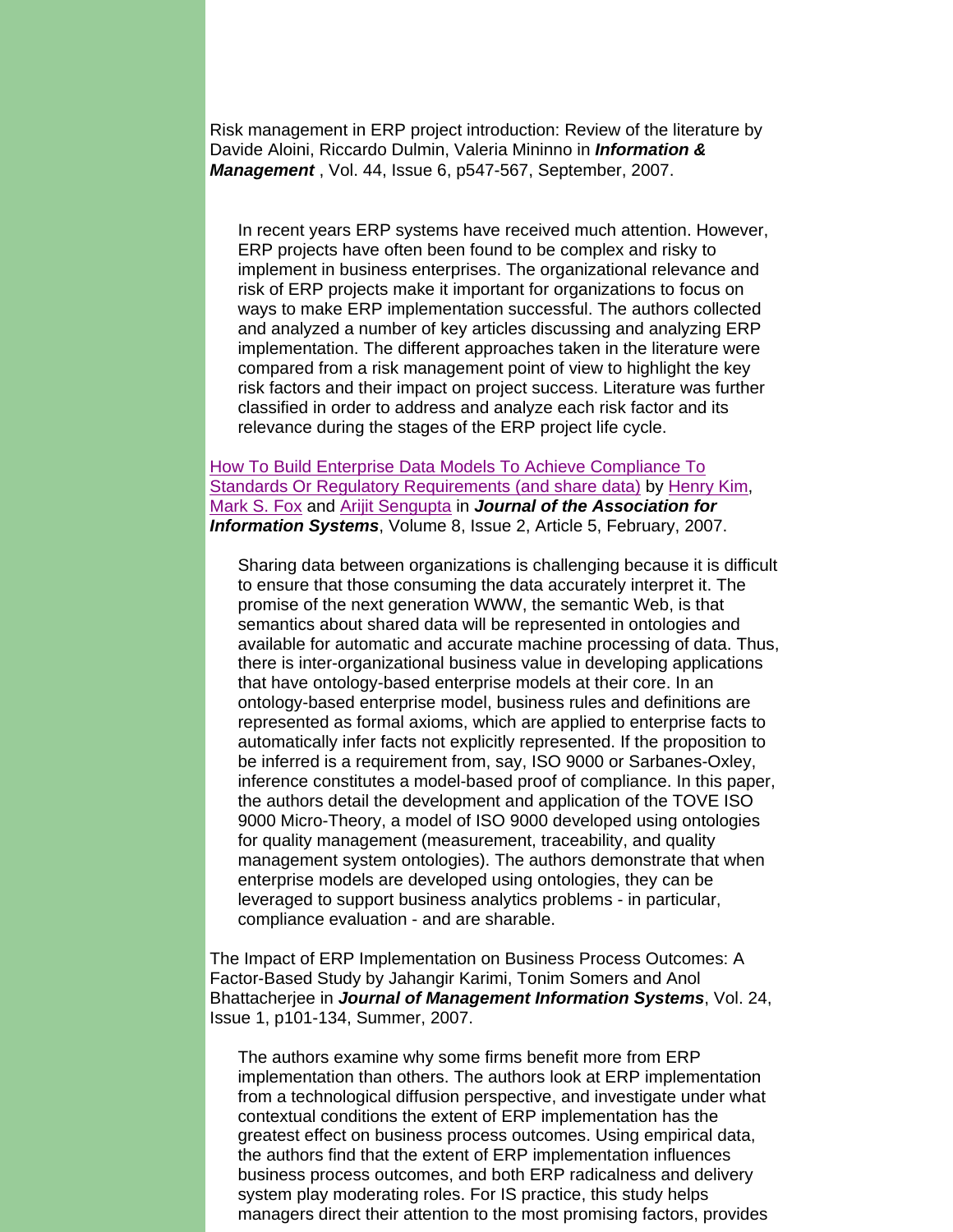insights into how to manage their complex interactions, and elaborates on their differential effects on business process outcomes. For IS research, it integrates innovation diffusion theory into our current knowledge of ERP implementation and provides theoretical explanations for ERP implementation failures.

The Contigent Effects of Training, Technical Complexity, and Task Interdependence on Successful Information Systems Implementation by Rajeev Sharma and Philip Yetton in *MIS Quarterly*, Vol. 31 Issue 2, p219- 238, June, 2007.

Research has investigated the main effect of training on information systems implementation success. However, empirical support for this model is inconsistent. The authors propose a contingent model in which the effect of training on IS implementation success is a function of technical complexity and task interdependence. A meta-analysis of the literature finds strong support for the model, explaining the inconsistent findings reported in the literature. Implications for theory and practice are discussed.

Persistent problems and practices in information systems development by Karlheinz Kautz Sabine Madsen, and Jacob Nørbierg, *Information Systems Journal*, Vol. 17 Issue 3, p217-239, July, 2007.

This paper identifies and discusses the persistent problems and development practices of information systems development (ISD). A critical examination and comparison of past times''traditional' and present-day 'web-based' development shows that contemporary ISD can be seen as an accentuated evolution – rather than a revolution – of well-known challenges and solutions. On this basis, (1) diversity; (2) knowledge; and (3) structure are identified as inherent and interrelated problems, while the practices for coping with these three challenges are (a) organization and specialization; (b) constant verbal communication and negotiation; and (c) pragmatic application of certain development methods and methodical concepts. The authors conclude that more research on the occurrence and interaction of problems and practices at, and between, different contextual levels (e.g. the business environment, company, project, team and individual levels) is needed to understand and assess (the gap between) 'observed practice' and 'good practice' across the many types of Web and non-Web ISD projects conducted today. The authors outline a possible research agenda to investigate these issues.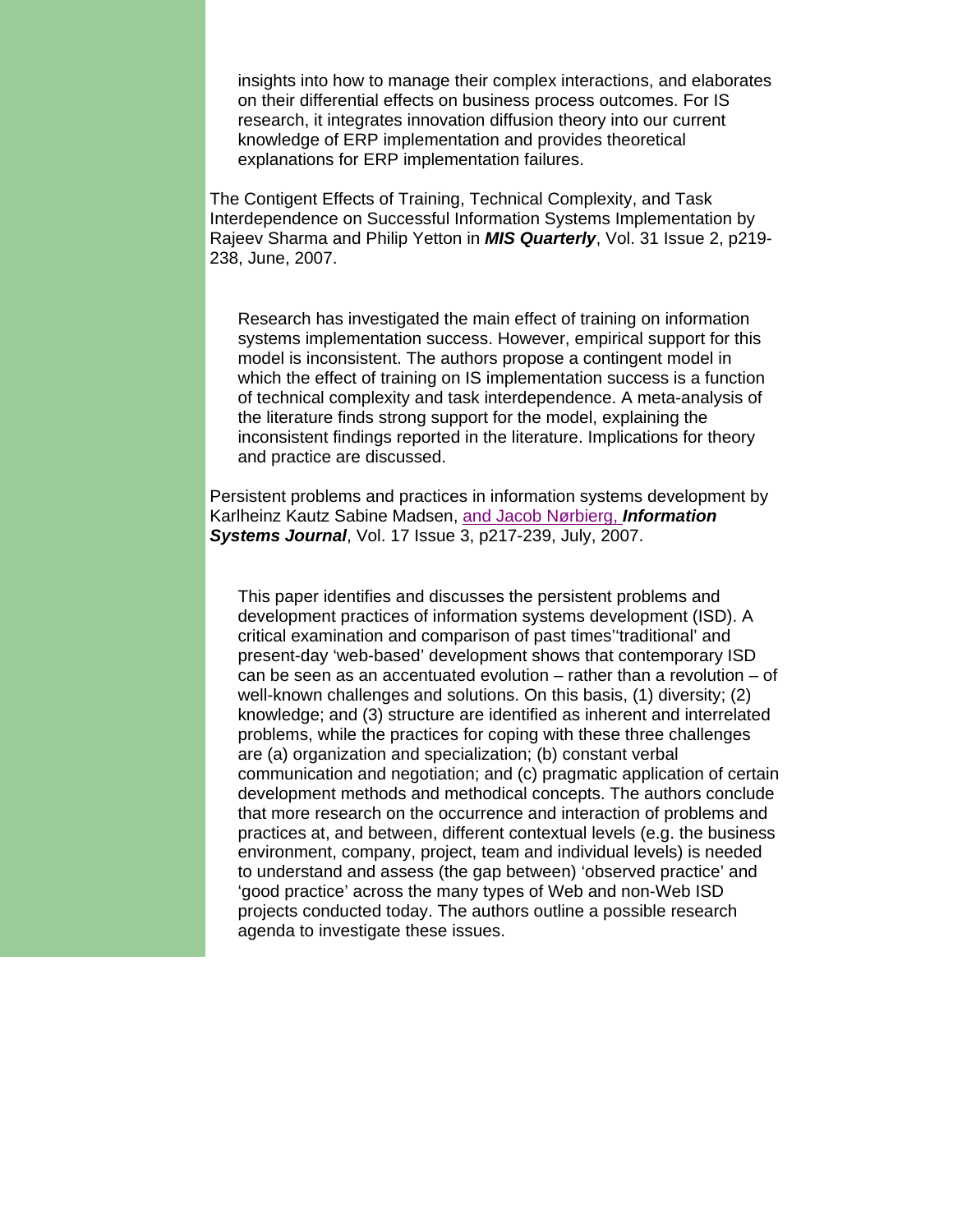

| <b>President's Letter</b> |  |
|---------------------------|--|
| 2008 IS Mid-Year Meeting  |  |

|  | <b>New Scholar Consortium</b> |
|--|-------------------------------|

Call for Senior Scholars

Exec Committee Minutes

Book Reviews Editor Call

Congratulations!

Call for Papers

Conferences

JIS Editorial Content

In the Literature: Research on

- Research

- Teaching

- IS Development

- IT Acceptance

- IS Security Issues

- Social Computing

**AIS Newsletter** 

IS SECTION / AMERICAN ACCOUNTING ASSOCIATION.

# **In the Literature : Research on IT Acceptance**

The Effect of Culture on User Acceptance of Information Technology by Kakoli Bandyopadhyay and Katherine A. Fraccastoro in *Communications of the Association for Information Systems*, Volume 19 Article 23, April, 2007.

The UTAUT (Unified Theory of Acceptance and Use of Technology), a unified model of the acceptance of technology by workers in the United States, explains individual acceptance and usage decisions of a technology in organizations (R2 up to 70 percent); its usefulness, however, has not been tested in settings outside the U.S. Other models of technology use, such as the Technology Acceptance Model, have been predictive within the U.S., but have been found to be less predictive when tested in countries outside the U.S., such as Switzerland, Japan, Arabic countries, and Hong Kong, suggesting that culture may play a significant role in Information Technology (IT) usage and adoption. No clear relationships, however, have been established between cultural variables and IT adoption factors. The UTAUT model includes social influence as a factor that explains some of the variance in users' acceptance of technology. One dimension of the social influence factor is culture. This study examines the effect of culture through the social influence variable of the UTAUT model on user acceptance of Prepayment Metering Systems - an Information Technology-based innovation in India. The findings indicate that social influence, along with performance expectancy and effort expectancy (R2 = 72 percent), is a significant factor influencing consumers' intention to use the Prepayment Metering Systems. Social influence represents societal pressure on users to engage in a certain behavior. This social pressure for an individual to perform a behavior varies by culture. The authors state that their study confirms their proposition that the social influence based in culture will provide additional explanatory power concerning consumers' intention to use a technology.

Do Perceived Leadership Behaviors Affect User Technology Beliefs? An Examination of the Impact of Project Champions and Direct Managers by Linying Dong, Heshan Sun, and Yulin Fang in *Communications of the Association for Information Systems*, Volume 19, Article 31, June, 2007.

Understanding the managerial influence on user beliefs of IT has been an important concern to the IT adoption research. The authors' study contributes to the research by examining relationships between managers' leadership behavior and user technology beliefs. Drawing on the transformational leadership theory [Bass 1985], the authors develop a research model comparing the effect of leadership behaviors of two managerial roles - project champions and direct managers - on user technology beliefs. A cross-sectional survey across 138 users in five organizations suggests that project champions and direct managers' leadership behaviors exercise different influences on users' technology beliefs. Implications of this study on research and practice are discussed.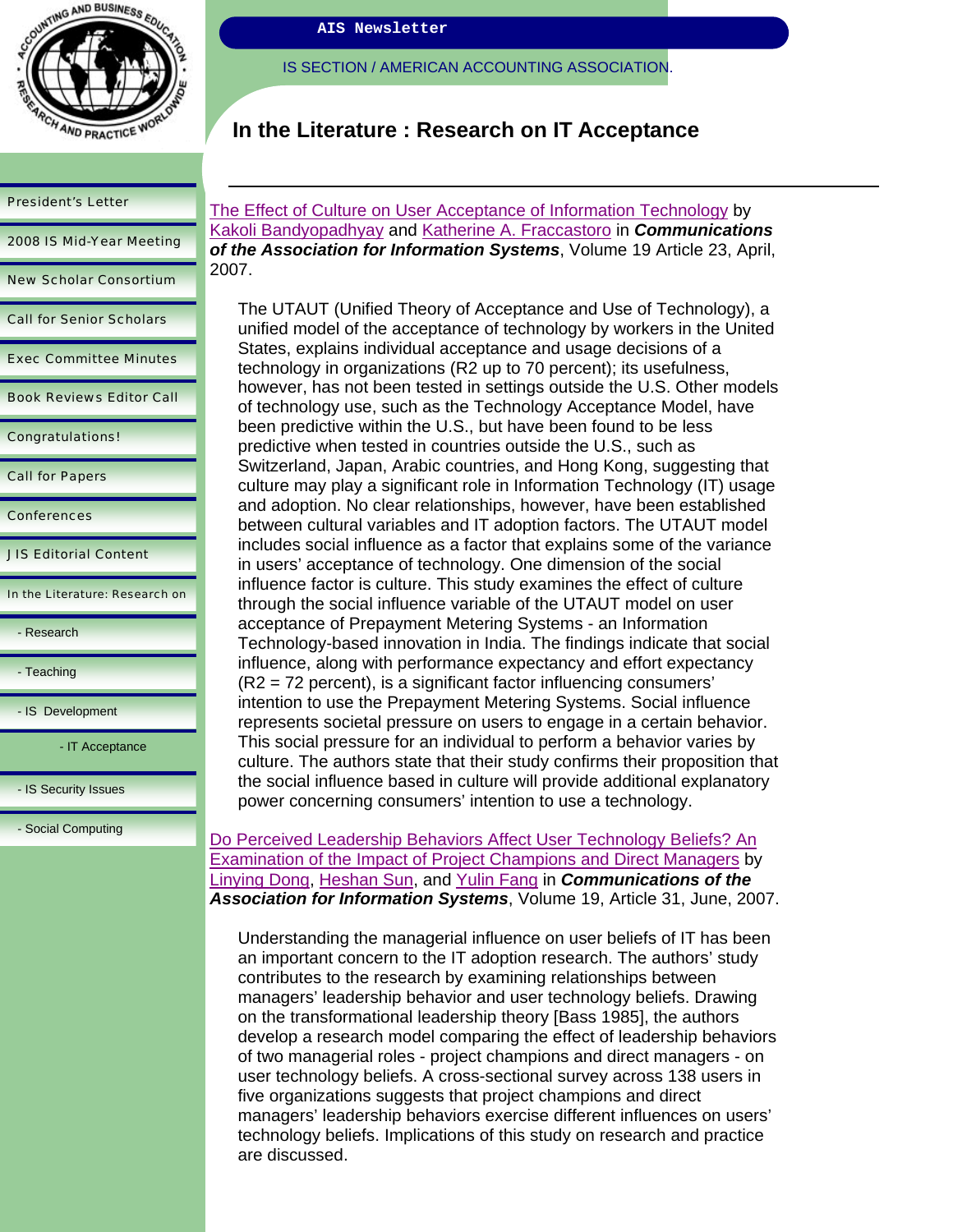Special Issue on "Quo Vadis TAM – Issues and Reflections on Technology Acceptance Research" in *Journal of the Association for Information Systems*, Volume 8, Issue 4, Article 18.

IS Research Perspectives aims to introduce and provoke discussion about critical issues in the IS field, from an academic perspective. The articles published in this section are expected to create excitement about how the IS field needs to change (or maintain its status quo) in order to thrive as an intellectual enterprise. As such, the section welcomes innovative and provocative contributions taking a specific conceptual, theoretical, methodological, or thematic viewpoint of a particular area of interest to the field. This Special Issue, entitled: "Quo Vadis TAM - Issues and Reflections on Technology Acceptance Research," is a critical appraisal of Technology Acceptance Model research and its directions. Such an exploration is long overdue given its central place in the past intellectual discourse within the IS field.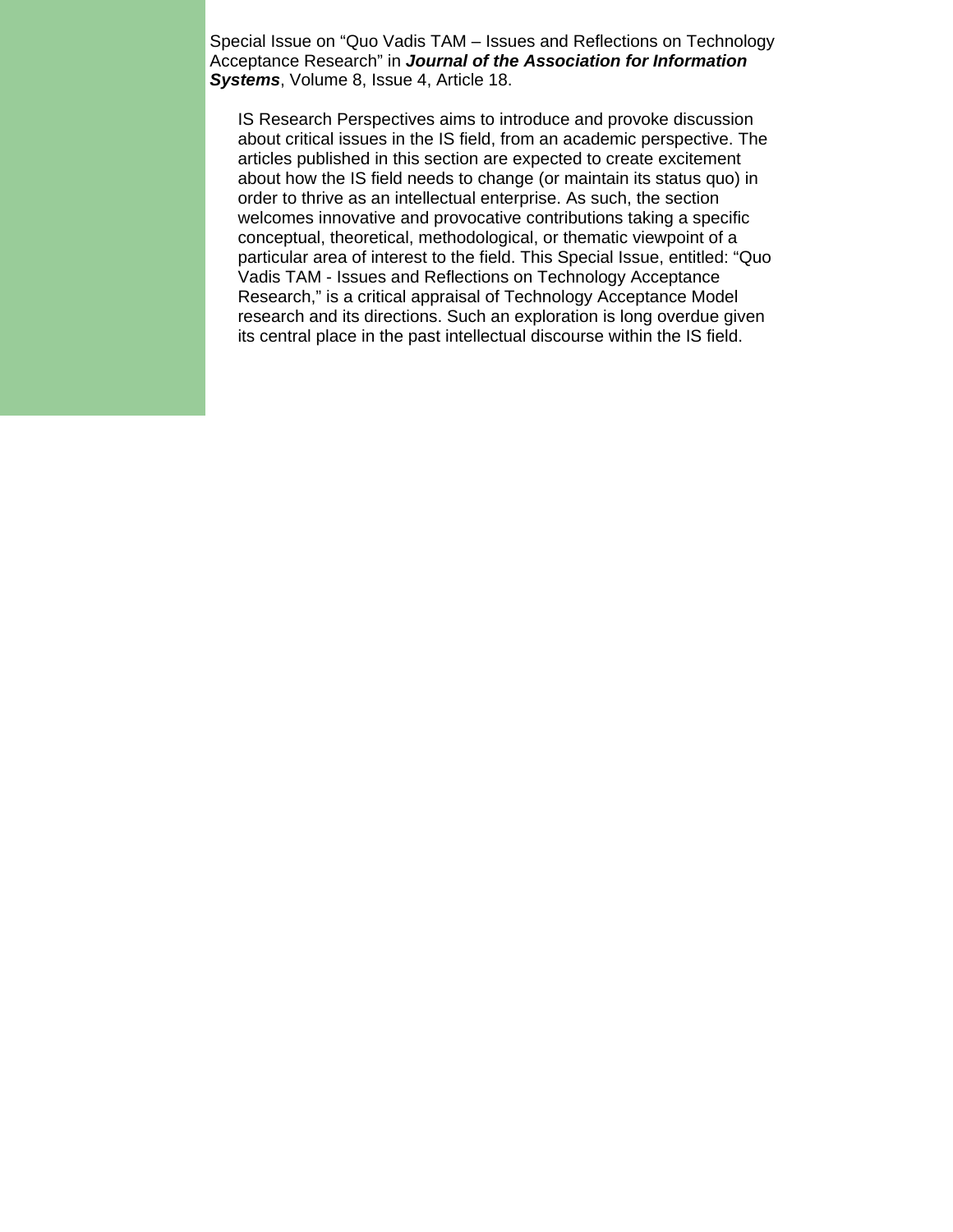

2008 IS Mid-Year Meeting

New Scholar Consortium

Call for Senior Scholars

Exec Committee Minutes

Book Reviews Editor Call

Congratulations!

Call for Papers

**Conferences** 

JIS Editorial Content

In the Literature: Research on

- Research

- Teaching

- IS Development

- IT Acceptance

- IS Security Issues

- Social Computing

**AIS Newsletter** 

IS SECTION / AMERICAN ACCOUNTING ASSOCIATION.

## **In the Literature : Research on IS Security Issues**

Unveiling the Mask of Phishing: Threats, Preventive Measures, and Responsibilities by Indranil Bose, Alvin Chung and Man Leung in *Communications of the Association for Information Systems*, Volume 19, Article 24, April, 2007.

Phishing, a new-rise identity fraud of this century has already caused huge financial loss and social disorder. This paper provides an overview of the evolution and forecasted trend of phishing activities with detailed analysis on common phishing features, proliferation channels, relevant anti-phishing measures, related legislation, and an anti-phishing framework from the perspective of social responsibility. The objective of the research is to enhance public awareness of phishing and to inform end users and owners of e-commerce sites proper measures to detect and prevent this criminal activity.

Network externalities, layered protection and IT security risk management by Wei T. Yue, Metin Cakanyildirim, Young U. Ryu, Dengpan Liu in *Decision Support Systems*, Vol. 44, Issue 1, p1-16, November, 2007.

This paper considers two important issues related to security risk management. First, the presence of network externalities in security risks. Second, the distinction of general (network) and system-specific protection measures. The authors find the optimal allocation of security resources (investments) in protecting every system in an organization. The results show that the consideration of network externalities and layered protection changes the risk mitigation decisions significantly. In addition, accurate estimation of system risk plays a critical role in the success of risk management. Otherwise, the use of a uniform baseline protection approach may be more desirable when the misjudgment of relative system risks is likely to occur.

Threats and countermeasures for information system security: A crossindustry study by Quey-Jen Yeh and Arthur Jung-Ting Chang in *Information & Management*, Vol. 44, Issue 5, pp480-491, July, 2007.

IS security threats have increased significantly in recent years. The authors identified the gaps between manager perceptions of IS security threats and the security countermeasures adopted by firms by collecting empirical data from 109 Taiwanese enterprises. Industry type and organizational use of IT were seen as the two factors that affected the motivation of firms to adopt security countermeasures, but their implementation did not necessarily affect the threat perceptions of the managers. Analyses of responses suggested that the scope of the countermeasures adopted were not commensurate with the severity of the perceived threats. Among the threats, networks were rated as contributing the most severe threat and yet had the lowest level of protection, this was followed by threats due to personnel and administrative issues. The authors addressed threat mitigation strategies, specifically in terms of the differences between industries.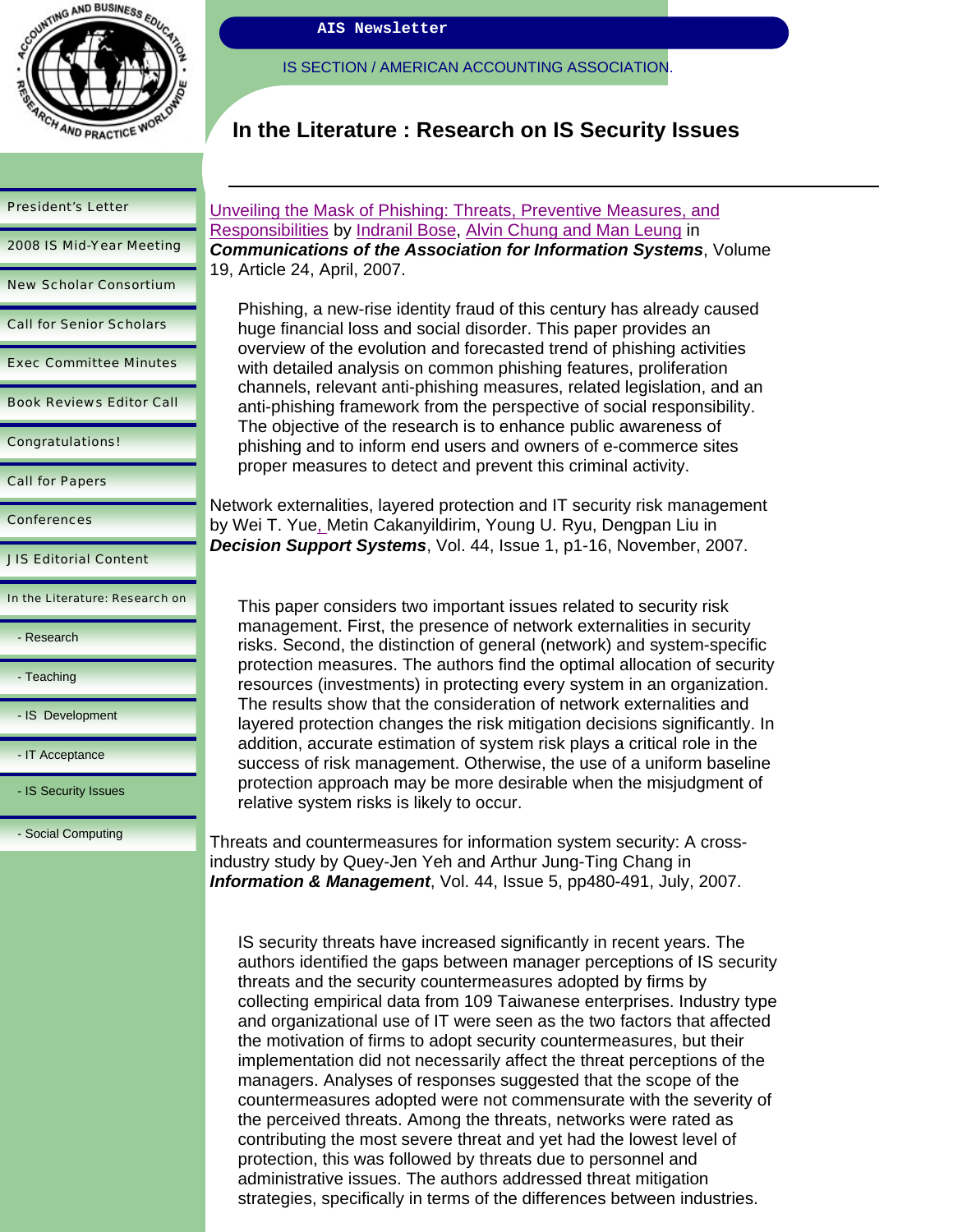Intrusion Prevention in Information Systems: Reactive and Proactive Responses by Wei T. Yue and Metin Cakanyildirim in *Journal of Management Information Systems* , Vol. 24, Issue 1, p329-353, Summer, 2007.

Intrusion prevention requires effective identification of and response to malicious events. In this paper, the authors model two important managerial decisions involved in the intrusion prevention process: the configuration of the detection component, and the response by the reaction component. The configuration decision affects the number of alarms the firm has to investigate. It is well known that the traditional intrusion detection system generates too many false alarms. The response decision determines whether alarms are going to be investigated or rejected outright. By jointly optimizing these two decision variables, a firm may apply different strategies in protecting its informational assets: slow but accurate, rapid but inaccurate, or a mixture of the two strategies. The authors use the optimal control approach to study the problem. Unlike previous literature, which studied the problem with a static model, in our model, the decision on balancing the desire to detect all malicious events with the opportunity costs required to do so is time dependent. Furthermore, the authors show how the choice of an optimal mixture of reactive and proactive responses depends on the values of cost parameters and investigation rate parameters. The authors find in their model a high damage cost does not immediately translate to a preference of proactive response, or a high false rejection cost does not translate to a preference of proactive response. The dynamics of the problem, such as how fast alarms accumulate and how fast they can be cleared, also affect the decisions.